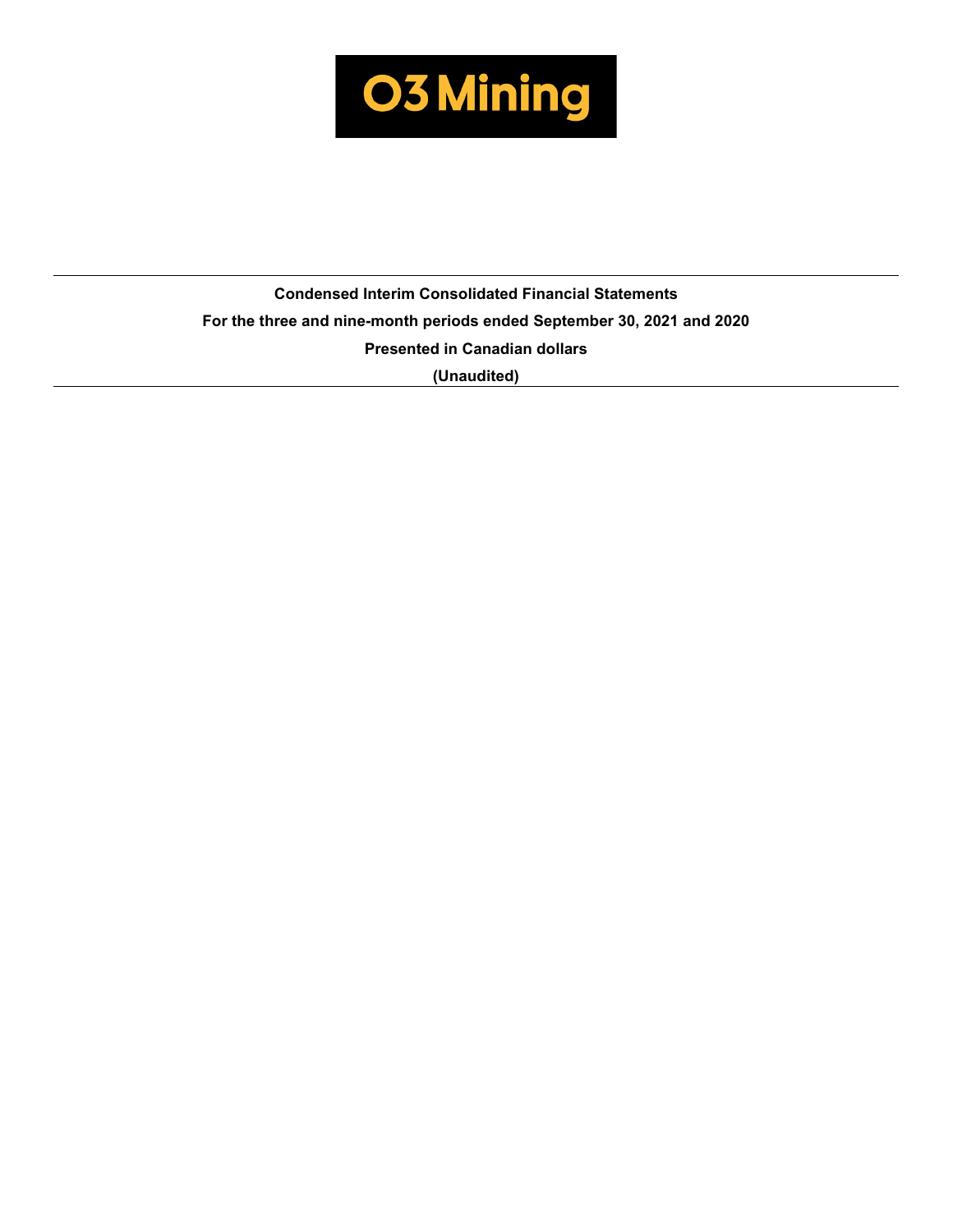

# **Table of Contents**

| STATEMENTS OF LOSS/(INCOME) AND COMPREHENSIVE LOSS/(INCOME) 4 |  |
|---------------------------------------------------------------|--|
|                                                               |  |
|                                                               |  |
| NOTES TO FINANCIAL STATEMENTS                                 |  |
|                                                               |  |
|                                                               |  |
|                                                               |  |
|                                                               |  |
|                                                               |  |
|                                                               |  |
|                                                               |  |
|                                                               |  |
|                                                               |  |
|                                                               |  |
|                                                               |  |
|                                                               |  |
|                                                               |  |
|                                                               |  |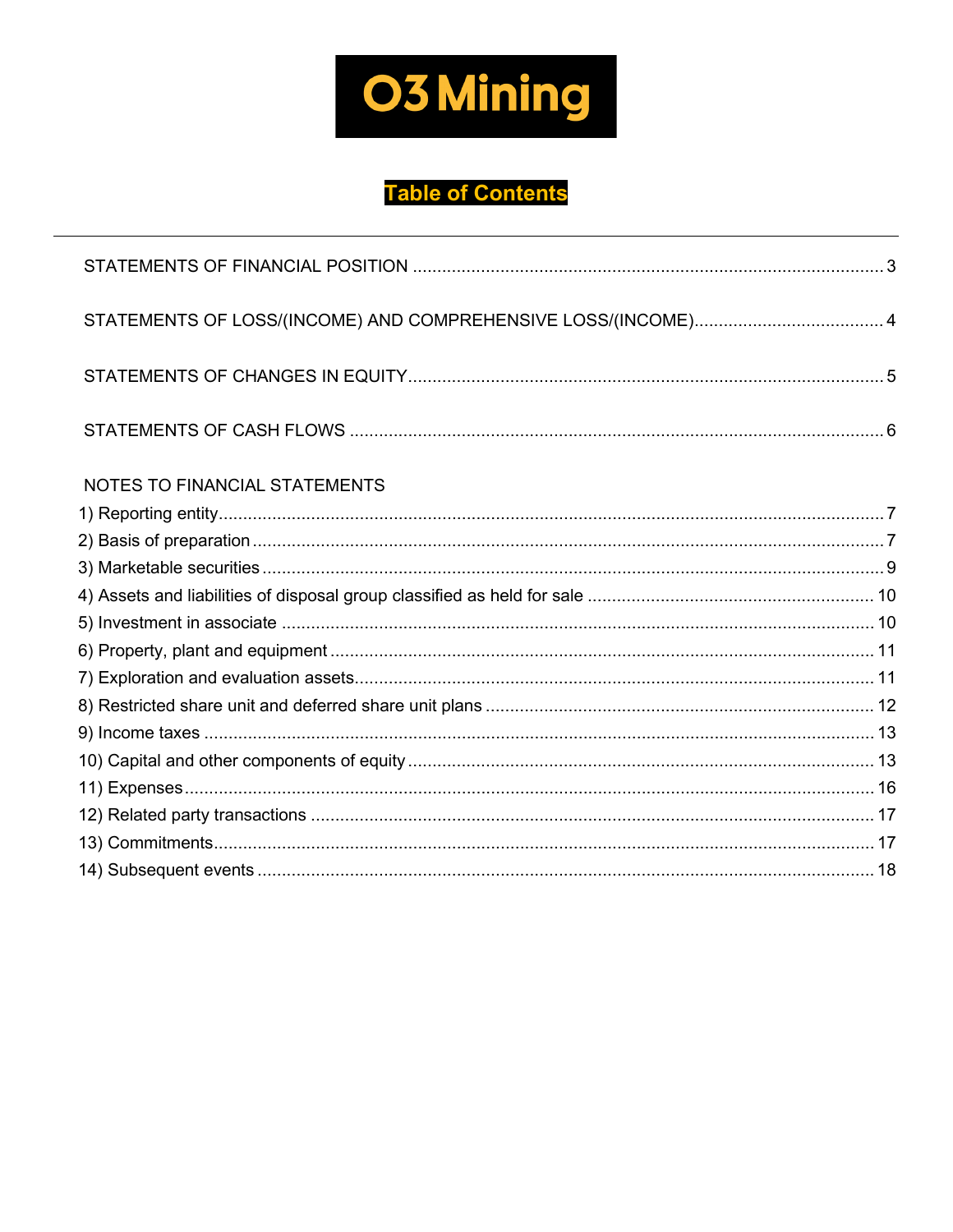# **Condensed Interim Consolidated Statements of Financial Position (Tabular amounts express in thousands of Canadian dollars) (Unaudited)**

|                                                              | September 30,    | December 31,  |
|--------------------------------------------------------------|------------------|---------------|
| As at                                                        | 2021             | 2020          |
| Assets                                                       |                  |               |
| <b>Current assets</b>                                        |                  |               |
| Cash and cash equivalents                                    | \$<br>40,972     | \$<br>34,269  |
| Other receivables                                            | 256              | 812           |
| Advances and prepaid expenses                                | 294              | 432           |
| Taxes recoverable                                            | 1,690            | 1,238         |
| Marketable securities (note 3)                               | 11,968           | 19,036        |
| Assets of disposal group held for sale (note 4)              |                  | 24,850        |
| <b>Total current assets</b>                                  | 55,180           | 80,637        |
|                                                              |                  |               |
| <b>Non-current assets</b>                                    |                  |               |
| Investment in associate (note 5)                             | 50,643           |               |
| Property, plant and equipment (note 6)                       | 3,145            | 2,376         |
| Exploration and evaluation assets (note 7)                   | 158,396          | 127,390       |
| Long-term receivables                                        | 400              | 650           |
| <b>Total non-current assets</b>                              | 212,584          | 130,416       |
| <b>Total assets</b>                                          | \$<br>267,764    | \$<br>211,053 |
|                                                              |                  |               |
| <b>Liabilities</b>                                           |                  |               |
| <b>Current liabilities</b>                                   |                  |               |
| Accounts payable and accrued liabilities                     | \$<br>8,012      | \$<br>3,251   |
| <b>Current lease liabilities</b>                             | 240              | 181           |
| Liabilities of disposal group held for sale (note 4)         |                  | 1,289         |
| <b>Total current liabilities</b>                             | 8,252            | 4,721         |
|                                                              |                  |               |
| <b>Non-current liabilities</b>                               |                  |               |
| Flow-through premium liability (note 10(a))                  | 9,649            | 6,128         |
| Share-based payment liability (note 8)                       | 966              | 801           |
| Non-current lease liabilities                                | 1,402            | 893           |
| Deferred tax liability (note 9)                              | 6,968            | 3,775         |
| <b>Total non-current liabilities</b>                         | 18,985           | 11,597        |
| <b>Total liabilities</b>                                     | 27,237           | 16,318        |
|                                                              |                  |               |
| <b>Equity</b>                                                |                  |               |
| Share capital (note 10(a))                                   | 202,256          | 184,150       |
| Contributed surplus (note 10(d))                             | 8,594            | 6,816         |
| Warrants (note 10(e))                                        | 9,399            | 9,628         |
| Retained earnings/(deficit)                                  | 20,278           | (5,859)       |
| Total equity attributed to equity holders of the Corporation | 240,527          | 194,735       |
| <b>Total liabilities and equity</b>                          | \$<br>267,764 \$ | 211,053       |

*The accompanying notes are an integral part of these condensed interim consolidated financial statements.*

# **Commitments (note 13) Subsequent events (note 14)**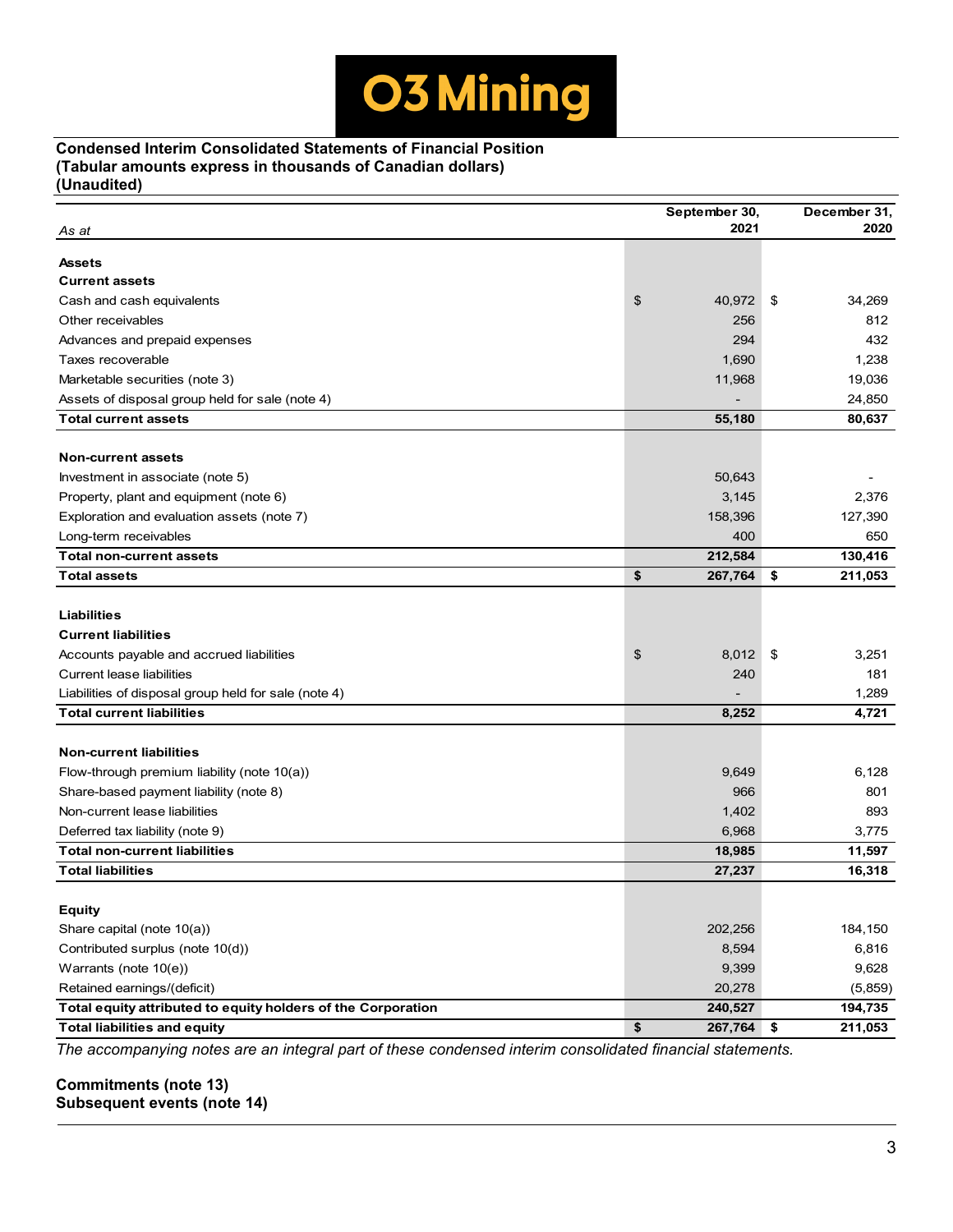

**Condensed Interim Consolidated Statements of Loss/(Income) and Comprehensive Loss/(Income) (Tabular amounts express in thousands of Canadian dollars, except per share and share amounts) (Unaudited)**

|                                                                   | Three months ended |                                           |                | Nine months ended |    |            |  |  |
|-------------------------------------------------------------------|--------------------|-------------------------------------------|----------------|-------------------|----|------------|--|--|
|                                                                   | September 30,      | September 30, September 30, September 30, |                |                   |    |            |  |  |
| For the period ended                                              | 2021               | 2020                                      |                | 2021              |    | 2020       |  |  |
| Expenses/(income)                                                 |                    |                                           |                |                   |    |            |  |  |
| Compensation expenses (note 11)                                   | \$<br>859          | \$<br>1,296                               | $\mathfrak{S}$ | 3,113             | \$ | 3,865      |  |  |
| General and administration expenses (note 11)                     | 668                | 416                                       |                | 1,759             |    | 1,746      |  |  |
| General exploration expenses                                      |                    |                                           |                | 24                |    | 24         |  |  |
| Loss on impairment of exploration and evaluation assets           |                    | 831                                       |                |                   |    | 831        |  |  |
| Flow-through premium income (note 10(a))                          | (3,821)            | (1, 459)                                  |                | (11, 358)         |    | (3, 145)   |  |  |
| Gain on disposition of disposal group held for sale (note 4)      |                    | $\overline{\phantom{0}}$                  |                | (25, 936)         |    |            |  |  |
| Loss/(gain) from marketable securities (note 3)                   | 2,664              | (4, 263)                                  |                | 3,334             |    | (7, 415)   |  |  |
| Loss on disposition of property, plant and equipment              |                    | 2                                         |                |                   |    |            |  |  |
| Gain on disposition of exploration and evaluation assets (note 7) |                    | (53)                                      |                | (272)             |    | (1,733)    |  |  |
| Other income                                                      |                    | (2)                                       |                |                   |    | (5)        |  |  |
| <b>Operating loss/(income)</b>                                    | 370                | (3, 232)                                  |                | (29, 336)         |    | (5, 832)   |  |  |
|                                                                   |                    |                                           |                |                   |    |            |  |  |
| Finance income                                                    | (67)               | (92)                                      |                | (261)             |    | (199)      |  |  |
| Finance costs                                                     | 25                 | 28                                        |                | 78                |    | 44         |  |  |
| Net finance income                                                | (42)               | (64)                                      |                | (183)             |    | (155)      |  |  |
|                                                                   |                    |                                           |                |                   |    |            |  |  |
| Share of loss of associate (note 5)                               | 144                |                                           |                | 189               |    | -          |  |  |
|                                                                   |                    |                                           |                |                   |    |            |  |  |
| Loss/(income) before tax                                          | 472                | (3, 296)                                  |                | (29, 330)         |    | (5,987)    |  |  |
|                                                                   |                    |                                           |                |                   |    |            |  |  |
| Deferred income tax expense (note 9)                              | 1,119              | 153                                       |                | 3,193             |    | 1,502      |  |  |
| Current income tax expense (note 9)                               |                    | 564                                       |                |                   |    | 564        |  |  |
| Loss/(income) and comprehensive loss/(income)                     | \$<br>1,591        | \$<br>$(2,579)$ \$                        |                | $(26, 137)$ \$    |    | (3,921)    |  |  |
|                                                                   |                    |                                           |                |                   |    |            |  |  |
| Basic loss/(earnings) per share (note 10(b))                      | \$<br>0.02         | \$<br>$(0.04)$ \$                         |                | $(0.39)$ \$       |    | (0.08)     |  |  |
|                                                                   |                    |                                           |                |                   |    |            |  |  |
| Weighted average number of shares (note 10(b))                    | 68,055,529         | 60,296,508                                |                | 66,492,254        |    | 52,042,708 |  |  |
|                                                                   |                    |                                           |                |                   |    |            |  |  |
| Diluted loss/(earnings) per share (note 10(c))                    | \$<br>0.02         | \$<br>$(0.04)$ \$                         |                | $(0.39)$ \$       |    | (0.08)     |  |  |
|                                                                   |                    |                                           |                |                   |    |            |  |  |
| Diluted weighted average number of shares (note 10(c))            | 68,055,529         | 60,382,681                                |                | 66,575,993        |    | 52,059,554 |  |  |

*The accompanying notes are an integral part of these condensed interim consolidated financial statements.*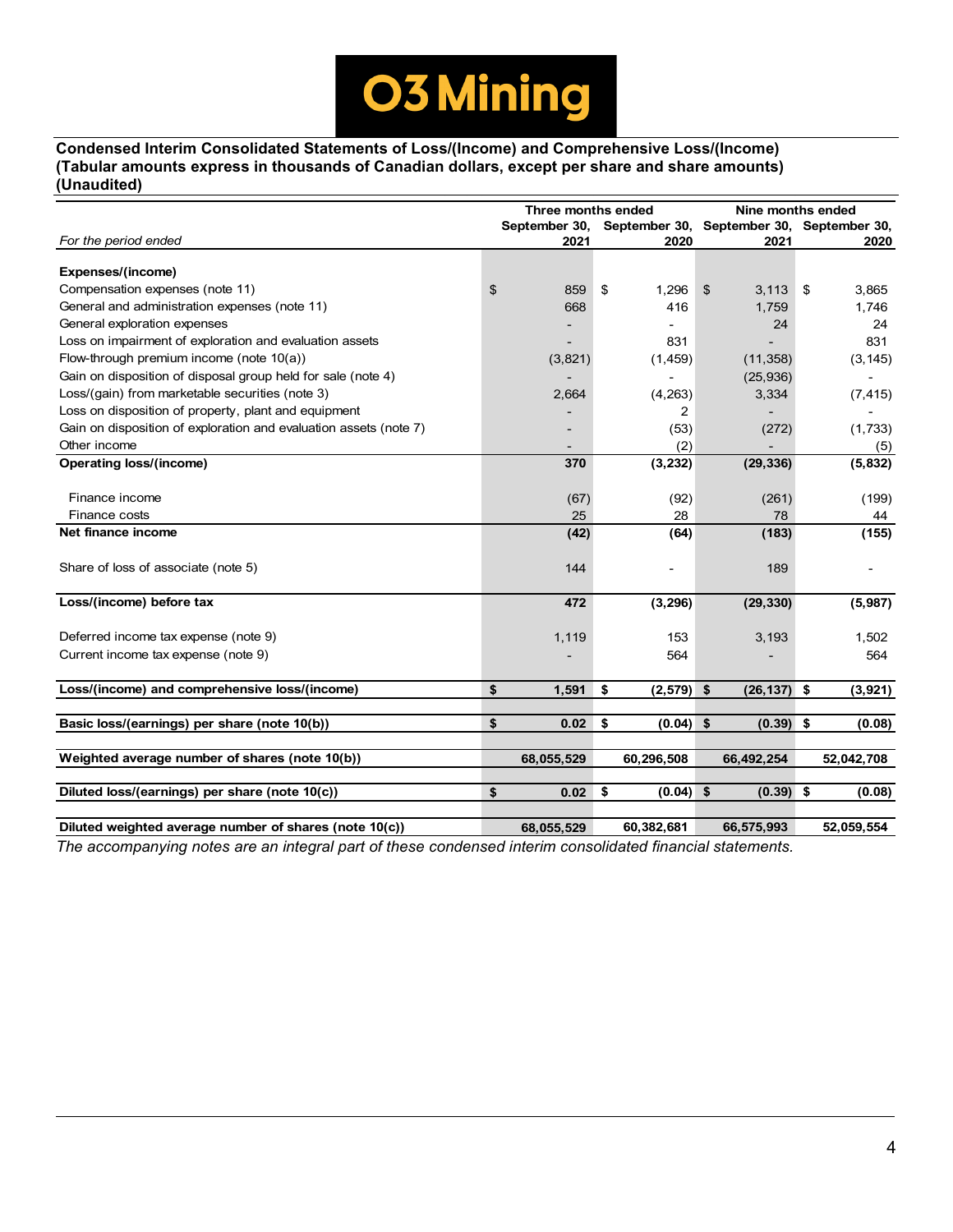

# **Condensed Interim Consolidated Statements of Changes in Equity (Tabular amounts express in thousands of Canadian dollars) (Unaudited)**

| Number of                |  | <b>Share</b>                                    |  | Warrants                         |   |                          |             | Retained                 |     | <b>Total</b> |
|--------------------------|--|-------------------------------------------------|--|----------------------------------|---|--------------------------|-------------|--------------------------|-----|--------------|
|                          |  |                                                 |  |                                  |   |                          |             | Earnings                 |     |              |
|                          |  |                                                 |  | 9,628                            | ъ |                          | - 56        |                          |     | 194,735      |
| $\overline{\phantom{0}}$ |  | -                                               |  | $\overline{\phantom{0}}$         |   |                          |             | 26,137                   |     | 26,137       |
| $\overline{\phantom{0}}$ |  | -                                               |  | $\overline{\phantom{0}}$         |   | 1.549                    |             |                          |     | 1,549        |
| $\overline{\phantom{0}}$ |  | -                                               |  | (229)                            |   | 229                      |             | -                        |     |              |
| 7,709,300                |  | 18.056                                          |  | $\overline{\phantom{0}}$         |   | -                        |             | $\overline{\phantom{0}}$ |     | 18,056       |
| 21.603                   |  | 50                                              |  | $\overline{\phantom{0}}$         |   | $\overline{\phantom{0}}$ |             |                          |     | 50           |
|                          |  |                                                 |  | 9,399                            |   | 8,594                    |             | 20,278                   | -55 | 240,527      |
|                          |  | <b>Shares</b><br>60,330,966 \$<br>68,061,869 \$ |  | Capital<br>184.150 \$<br>202,256 |   |                          | Contributed | <b>Surplus</b><br>6,816  |     | $(5,859)$ \$ |

*Attributable equity to owners of the Corporation*

|                                                            | Number of<br><b>Shares</b> | <b>Share</b><br>Capital  | <b>Warrants</b>          |      | Contributed<br><b>Surplus</b> |     | Deficit and<br>Accumulated<br><b>Deficit</b> | Total   |
|------------------------------------------------------------|----------------------------|--------------------------|--------------------------|------|-------------------------------|-----|----------------------------------------------|---------|
| <b>Balance January 1, 2020</b>                             | 46,927,215 \$              | 158.325 \$               | 5,911                    | - 35 | 4,483                         | - 5 | $(9,072)$ \$                                 | 159,647 |
| Income for the period                                      | $\overline{\phantom{0}}$   | $\overline{\phantom{0}}$ | $\overline{\phantom{0}}$ |      | -                             |     | 3,921                                        | 3,921   |
| Stock-based compensation                                   | $\blacksquare$             | $\sim$                   | $\overline{\phantom{0}}$ |      | 1.915                         |     |                                              | 1,915   |
| Issuance of shares upon exercise of warrants               | 100                        |                          | (1)                      |      | $\overline{\phantom{0}}$      |     |                                              |         |
| Issuance of shares on acquisition of Regcourt Property     | 113,637                    | 128                      | $\overline{\phantom{0}}$ |      | -                             |     |                                              | 128     |
| Issuance of shares on acquisition of Louvem Property       | 4,546                      |                          | $\overline{\phantom{0}}$ |      | ۰                             |     | -                                            | 5       |
| Private placement (net of transaction costs (\$2,097,000)) | 13.251.010                 | 25.850                   | 3.718                    |      |                               |     |                                              | 29,568  |
| Balance September 30, 2020                                 | 60,296,508 \$              | 184.309                  | 9,628                    |      | 6.398                         |     | $(5, 151)$ \$                                | 195,184 |

*The accompanying notes are an integral part of these condensed interim consolidated financial statements.*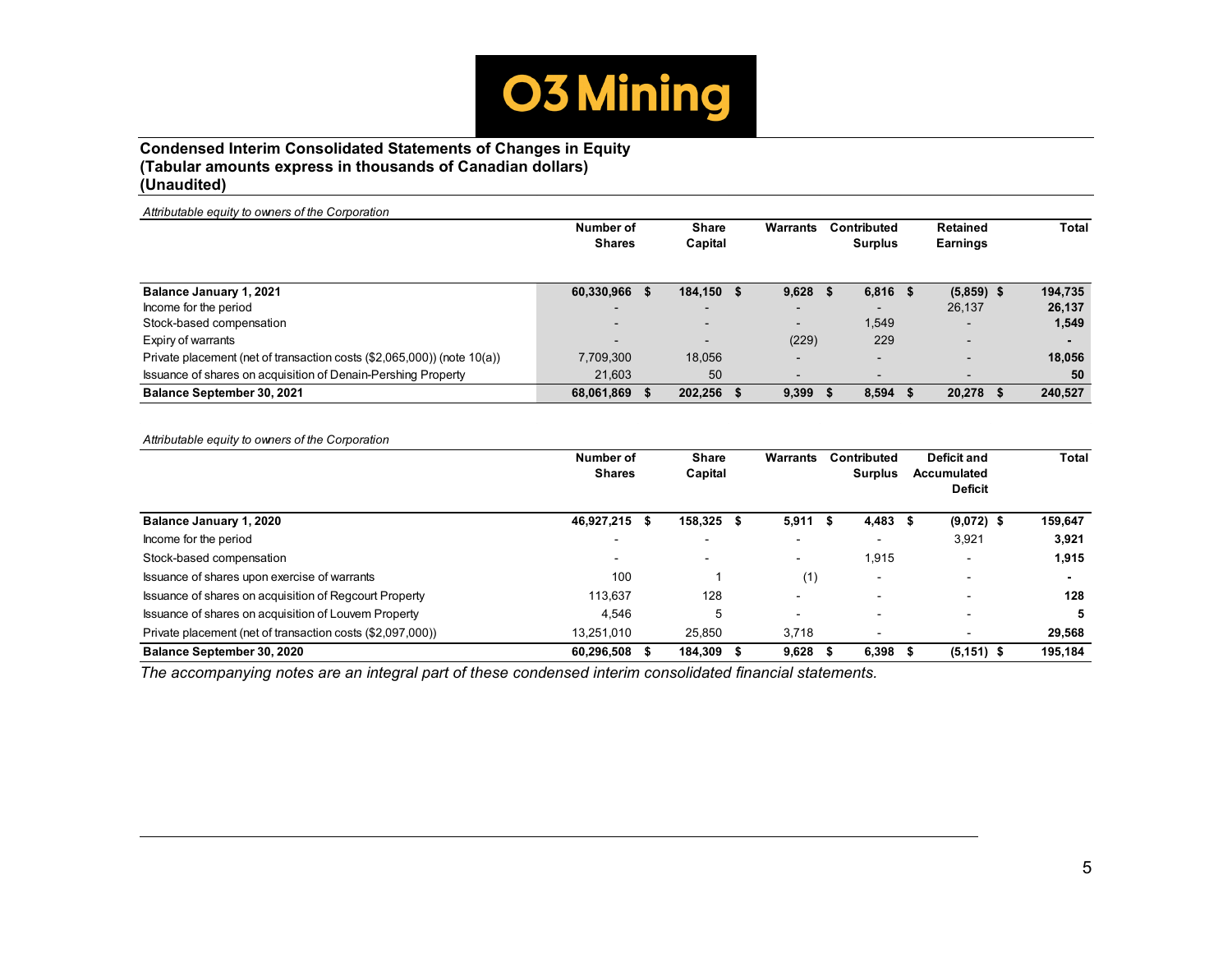

# **Condensed Interim Consolidated Statements of Cash Flows (Tabular amounts express in thousands of Canadian dollars) (Unaudited)**

| For the period ended                                                                 | September 30,<br>2021 | September 30,<br>2020 |
|--------------------------------------------------------------------------------------|-----------------------|-----------------------|
| Cash flows provided by/(used in) operating activities                                |                       |                       |
| Income for the period                                                                | \$<br>26,137          | 3,921<br>\$           |
| Adjustments for:                                                                     |                       |                       |
| Stock-based compensation (note 10(d))                                                | 1,481                 | 2.371                 |
| Depreciation (note 6)                                                                | 8                     | 8                     |
| Accretion on asset retirement obligation                                             |                       | $\overline{2}$        |
| Flow-through premium income (note $10(a)$ )                                          | (11, 358)             | (3, 145)              |
| Gain on disposition of disposal group held for sale (note 4)                         | (25,936)              |                       |
| Marketable securities loss/(gain)                                                    | 3,334                 | (7, 415)              |
| Gain on disposition of exploration and evaluation assets (note 7)                    | (272)                 | (1,733)               |
| Loss on impairment of exploration and evaluation assets (note 7)                     |                       | 831                   |
| Interest income                                                                      | (261)                 | (199)                 |
| Interest expense on lease liabilities                                                | 56                    | 20                    |
| Share of loss of associate (note 5)                                                  | 189                   |                       |
| Deferred income tax expense (note 9)                                                 | 3,193                 | 1,502                 |
|                                                                                      | (3, 429)              | (3, 837)              |
| Change in items of working capital:                                                  |                       |                       |
| Change in other receivables                                                          | 556                   | (526)                 |
| Change in advances and prepaid expenses                                              | 138                   | (103)                 |
| Change in taxes recoverable                                                          | (409)                 | 2,007                 |
| Change in accounts payable and accrued liabilities                                   | (186)                 | (552)                 |
| Net cash used in operating activities                                                | (3, 330)              | (3,011)               |
| Cash flows provided by/(used in) investing activities                                |                       |                       |
| Interest received                                                                    | 261                   | 199                   |
| Acquisition of marketable securities (note 3)                                        | (2, 815)              | (2,042)               |
| Proceeds on disposition of marketable securities (note 3)                            | 6,995                 | 6,092                 |
| Acquisition of property, plant and equipment (note 6)                                | (299)                 | (578)                 |
| Addition to exploration and evaluation assets (note 7)                               | (26, 840)             | (9,910)               |
| Proceeds on/(cash used in) disposition of exploration and evaluation assets (note 7) | 298                   | (40)                  |
| Addition to asset held for sale                                                      | (137)                 |                       |
| Net cash and cash equivalents used in asset acquisitions (note 7)                    | (125)                 | (23)                  |
| Net cash used in investing activities                                                | (22, 662)             | (6, 302)              |
| Cash flows (used in)/provided by financing activities                                |                       |                       |
| Repayment of lease liabilities                                                       | (240)                 | (108)                 |
| Net cash received from private placements (note 10(a))                               | 32,935                | 37,845                |
| Net cash provided by financing activities                                            | 32,695                | 37,737                |
| Increase in cash and cash equivalents                                                | 6,703                 | 28,424                |
| Cash and cash equivalents, beginning of period                                       | 34,269                | 16,702                |
| Cash and cash equivalents, end of period                                             | \$<br>40,972          | \$<br>45,126          |

*The accompanying notes are an integral part of these condensed interim consolidated financial statements.*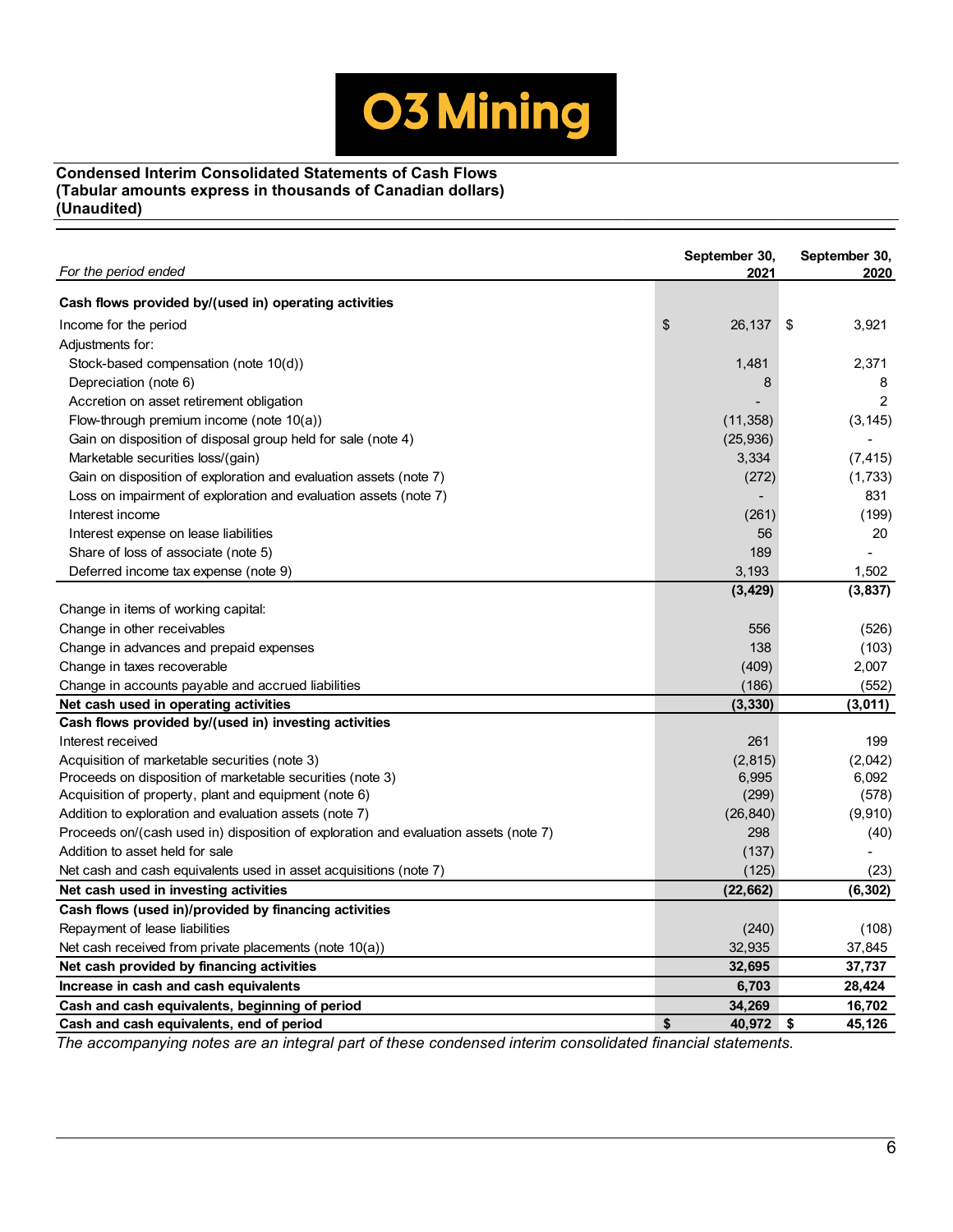

# *1) Reporting entity*

O3 Mining Inc. ("**O3 Mining**" or the "**Corporation**") is a Canadian corporation domiciled in Canada. The Corporation was incorporated in British Columbia and continued to Ontario on June 28, 2019 under the Ontario Business Corporations Act. The address of the Corporation's registered office is 155 University Ave, Suite 1440, Toronto, Ontario, Canada. The condensed interim consolidated financial statements of the Corporation at September 30, 2021 include the Corporation and its subsidiaries, Niogold Mining Corporation, O3 Markets Inc., Chalice Gold Mines (Québec) Inc., Alexandria Minerals Corporation ("Alexandria"), 9401-3513 Québec Inc. and Murgor Resources Inc. The Corporation is primarily in the business of acquiring, exploring, and developing precious mineral deposits in Canada.

The business of acquiring, exploring, and developing precious mineral deposits involves a high degree of risk. O3 Mining is in the exploration stage and is subject to risks and challenges similar to companies in a comparable stage. These risks include, but are not limited to, the challenges of securing adequate capital; exploration, development and operational risks inherent in the mining industry; changes in government policies and regulations; the ability to obtain the necessary environmental permitting; challenges in future profitable production or, alternatively O3 Mining's ability to dispose of its interest on an advantageous basis; as well as global economic and commodity price volatility; all of which are uncertain. There is no assurance that O3 Mining's funding initiatives will continue to be successful. The underlying value of the mineral properties is dependent upon the existence and economic recovery of mineral reserves and is subject to, but not limited to, the risks and challenges identified above. Changes in future conditions could require material impairment of the carrying value of mineral properties and deferred exploration.

# *2) Basis of preparation*

# **Statement of compliance**

These condensed interim consolidated financial statements have been prepared in accordance with International Financial Reporting Standards ("IFRS") as issued by the International Accounting Standards Board ("IASB") applicable to the preparation of interim financial statements including IAS 34, Interim Financial Reporting and are presented in thousands of Canadian dollars.

These unaudited condensed interim consolidated financial statements do not include all of the disclosures required for annual financial statements and therefore should be read in conjunction with the Corporation's audited annual consolidated financial statements and notes thereto for the year ended December 31, 2020.

These condensed interim consolidated financial statements were authorized for issuance by the Corporation's board of directors (the "Board of Directors") on November 9, 2021.

# *b) Significant accounting policies*

The significant accounting policies followed in these condensed interim consolidated financial statements are consistent with those applied in the Corporation's audited annual consolidated financial statements for the year ended December 31, 2020, except for policies adopted in the period ended September 30, 2021. The accounting policies set out below are in accordance with IFRS and have been applied to these unaudited condensed interim consolidated financial statements.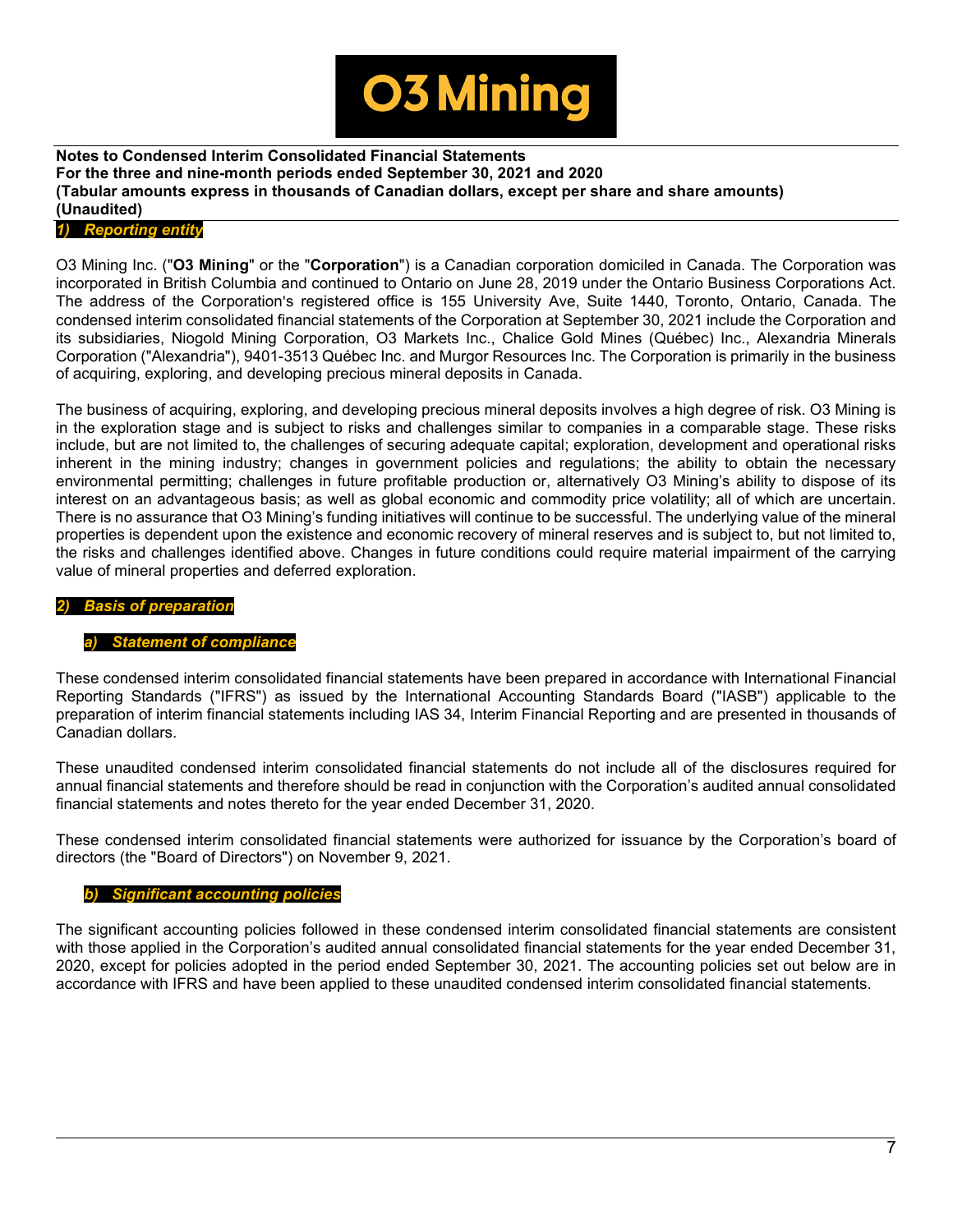

*2) Basis of preparation (continued)*

*b) Significant accounting policies (continued)*

# **Investment in associate**

An associate is an entity over which the Corporation has significant influence, but not control. The financial results of the Corporation's investment in its associate are included in the Corporation's results according to the equity method. Under the equity method, the investment is initially recognized at cost, and the carrying amount is increased or decreased to recognize the Corporation's share of profits or losses of its associate after the date of acquisition. The Corporation's share of profits or losses is recognized in the statement of income and its share of other comprehensive income or loss is included in other comprehensive income.

Unrealized gains on transactions between the Corporation and its associate are eliminated to the extent of the Corporation's interest in the associate. Unrealized losses are also eliminated unless the transaction provides evidence of an impairment of the asset transferred. Dilution gains and losses arising from changes in the interest in the investment in its associate are recognized in the statement of income.

The Corporation assesses at each period end whether there is any objective evidence that the investment in its associate is impaired. If impaired, the carrying value of the Corporation's shares of the underlying assets of the associate is written down to its estimated recoverable amount, being the higher of fair value less costs of disposal and value in use, and charged to the statement of income.

# *c) Changes in IFRS accounting policies and future accounting pronouncements*

Certain pronouncements were issued by the IASB or the International Financial Reporting Interpretations Committee that are mandatory for accounting years beginning on or after January 1, 2021. Many are not applicable or do not have a significant impact to the Corporation and have been excluded from the summary below.

# **IAS 16, Property, Plant and Equipment ("IAS 16")**

In 2020, the IASB issued amendments to IAS 16, prohibiting an entity from deducting from the carrying amount of an asset any proceeds received from selling items produced while the entity is preparing the asset for its intended use. Instead, these proceeds should be included in the statement of comprehensive income. The amendments to IAS 16 are effective for annual reporting periods beginning on or after January 1, 2022, with early adoption permitted.

The Corporation elected to early adopt the amendment to IAS 16 in 2021. The amendment was also applied to 2020. Because it did not have a material impact, the information presented for 2020 has not been restated.

# *d) Use of critical estimates and judgements*

The preparation of these condensed interim consolidated financial statements requires management to make judgements, estimates and assumptions that affect the application of accounting policies and the reported amounts of assets and liabilities, income and expenses.

The estimates and associated assumptions are based on historical experience and various other factors that are believed to be reasonable under the circumstances, the results of which form the basis of making judgements about carrying values of assets and liabilities that are not readily apparent from other sources. Actual results may differ from these estimates.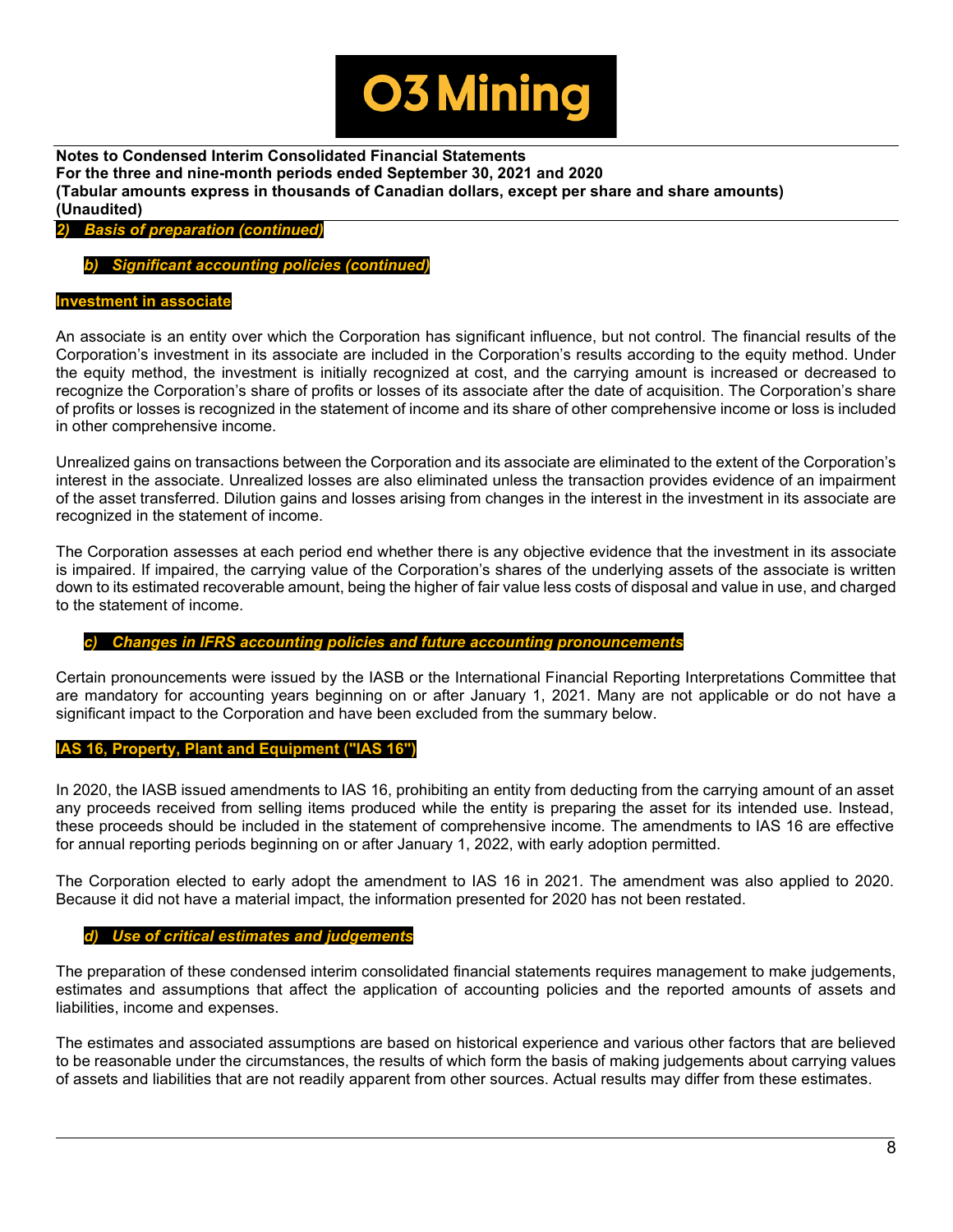

*2) Basis of preparation (continued)*

# *d) Use of critical estimates and judgements (continued)*

In preparing these condensed interim consolidated financial statements, the significant judgements and estimates made by management in applying the Corporation's accounting policies and the key sources of estimation uncertainty were the same as those that applied to the audited consolidated financial statements as at and for the year ended December 31, 2020, except as noted below.

# *Novel coronavirus ("COVID-19"):*

The outbreak of COVID-19 has resulted in governments worldwide enacting emergency measures to combat the spread of the virus. Measures taken to contain the spread of the virus, including travel bans, quarantines, social distancing, and closures of non-essential services have triggered significant disruptions to businesses worldwide, resulting in an economic slowdown. The duration and impact of the COVID-19 pandemic is unclear at this time and as a result it is not possible for management to estimate the severity of the impact it may have on the financial results and operations of the Corporation in future periods. It is management's assumption that the Corporation will continue to operate as a going concern.

The Department of Finance passed legislation, applicable to the June 19, 2020 private placement, to extend the flowthrough funds spend period and the look-back rule by one year, including suspension of Part XII.6 tax for the same period.

#### *Determination of significant influence over equity investments:*

Judgment is needed to assess whether the Corporation's interest in a marketable security meets the definition of significant influence and therefore would be accounted for under the equity method as opposed to fair value through profit and loss. Management makes this determination based on its legal ownership interest, board representation and through an analysis of the Corporation's participation in entities' policy making process.

On February 24, 2021, as part of the sale of its wholly owned subsidiary, Northern Gold Mining Inc. ("Northern Gold"), the Corporation acquired 149,507,273 pre-consolidation common shares of Moneta Gold Inc. (formerly Moneta Porcupine Mines Inc.) ("Moneta"), representing approximately 27% of the number of issued and outstanding common shares of Moneta on this date (note 4 and 5).

On August 24, 2021, Moneta completed a consolidation of its issued and outstanding common shares at a ratio of six preconsolidation common shares to one post-consolidation common share. As at September 30, 2021, O3 Mining held 24,917,879 post-consolidation common shares of Moneta, continuing to represent approximately 27% of the issued and outstanding post-consolidation common shares of Moneta on this date.

Management determined it can exert significant influence over Moneta, and as a result, accounts for this investment as an associate using the equity method.

# *3) Marketable securities*

The Corporation holds shares and warrants in various public and private companies. During the three and nine-month periods ended September 30, 2021, these shares and warrants were fair valued, and this resulted in an unrealized loss of \$2,540,000 and \$6,956,000, respectively (2020 – gain of \$478,000 and \$4,413,000). The Corporation sold shares during the three and nine-month periods ended September 30, 2021, which resulted in a realized loss of \$124,000 and a gain of \$3,622,000, respectively (2020 – gain of \$3,785,000 and \$3,002,000).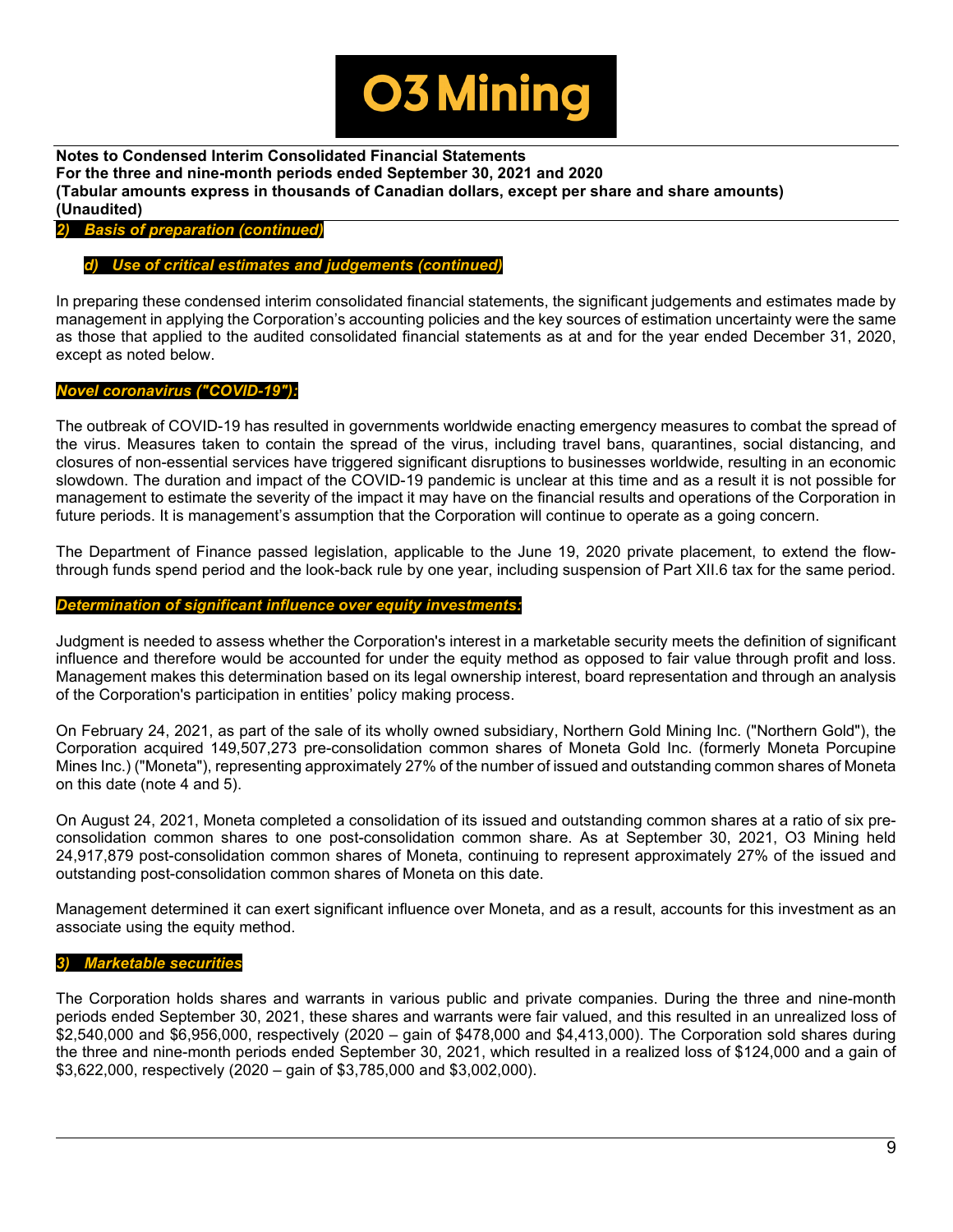

# *3) Marketable securities (continued)*

The shares in the various public companies are classified as FVTPL and are recorded at fair value using the quoted market price as at September 30, 2021 and are therefore classified as level 1 within the fair value hierarchy.

The warrants in the various public companies are classified as FVTPL and are recorded at fair value using a Black-Scholes option pricing model using observable inputs and are therefore classified as level 2 within the fair value hierarchy.

The following table summarizes information regarding the Corporation's marketable securities as at September 30, 2021:

|                                                                                    | September 30, |
|------------------------------------------------------------------------------------|---------------|
| As at                                                                              | 2021          |
| Balance, beginning of period                                                       | \$<br>19,036  |
| Additions                                                                          | 2,815         |
| <b>Disposals</b>                                                                   | (6,995)       |
| Share consideration from disposition of exploration and evaluation assets (note 7) | 446           |
| Realized gain                                                                      | 3,622         |
| Unrealized loss                                                                    | (6,956)       |
| Balance, end of period                                                             | 11,968        |

# *Assets and liabilities of disposal group classified as held for sale*

During the year ended December 31, 2020, the Corporation announced its intention to dispose of its Garrison Project through the sale of its wholly owned subsidiary Northern Gold. Northern Gold owns 100% of the Golden Bear assets, including the Garrison Project, in the Kirkland Lake district of the Timmins gold mining camp in Ontario, Canada.

On February 24, 2021, the Corporation announced that it has closed a definitive share purchase agreement with Moneta, in which it has sold its wholly owned subsidiary, Northern Gold, in exchange for 149,507,273 pre-consolidation common shares of Moneta (note 5).

Consideration for the sale of Northern Gold was fair valued at \$49,634,000 (less transaction costs of \$1,198,000). The net book value of the assets and associated liabilities of Northern Gold on the date of the sale was \$23,698,000, resulting in a gain on sale of the assets and associated liabilities held for sale of \$25,936,000.

# *5) Investment in associate*

On February 24, 2021, as part of the sale of its wholly owned subsidiary Northern Gold (note 4), the Corporation acquired 149,507,273 pre-consolidation common shares of Moneta, representing approximately 27% of the number of issued and outstanding common shares of Moneta on this date. The Corporation recorded an investment in associate at its fair value of \$50,832,000 based on the quoted market price of \$0.34 per common share of Moneta on this date.

On August 24, 2021, Moneta completed a consolidation of its issued and outstanding common shares at a ratio of six preconsolidation common shares to one post-consolidation common share. As at September 30, 2021, O3 Mining held 24,917,879 post-consolidation common shares of Moneta, continuing to represent approximately 27% of the issued and outstanding post-consolidation common shares of Moneta on this date.

The trading price of Moneta's post-consolidation common shares on September 30, 2021 was \$1.71 per share which corresponds to a quoted market value of \$42,610,000 for the Corporation's investment in Moneta.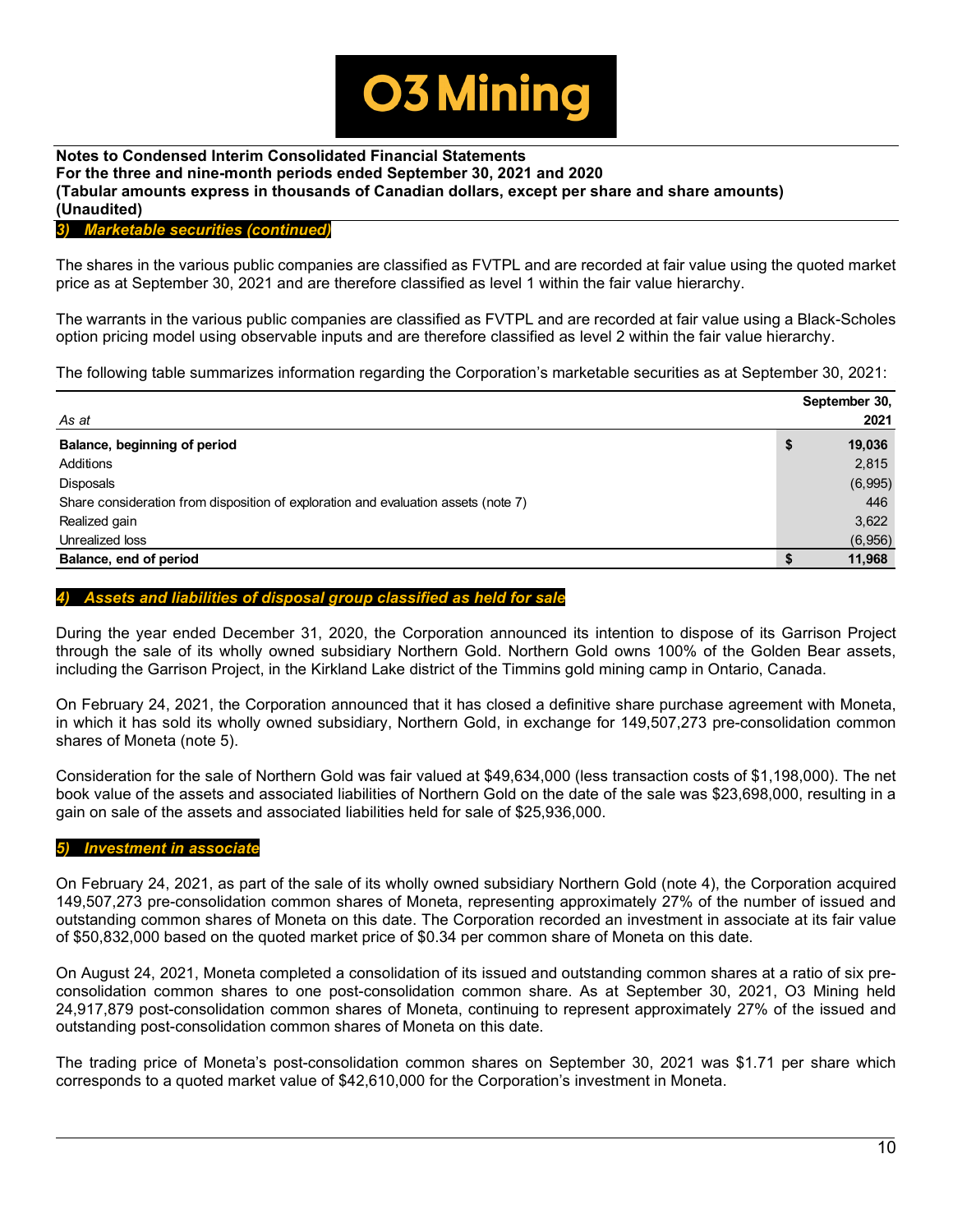

# *5) Investment in associate (continued)*

The following table summarizes information regarding the Corporation's investment in its associate as at September 30, 2021:

| As at                            |   | September 30,  |
|----------------------------------|---|----------------|
|                                  |   | 2021           |
| Balance, beginning of period     | จ | $\blacksquare$ |
| Investment in associate (note 4) |   | 50,832         |
| Share of loss for the period     |   | (189)          |
| Balance, end of period           |   | 50,643         |

# *6) Property, plant and equipment*

The following table summarizes information regarding the Corporation's property, plant and equipment as at September 30, 2021:

|                              |                                         |    |                          |    |                    |  | September 30, 2021 |              |  |                |                        |  |  |
|------------------------------|-----------------------------------------|----|--------------------------|----|--------------------|--|--------------------|--------------|--|----------------|------------------------|--|--|
|                              | Cost<br><b>Accumulated depreciation</b> |    |                          |    |                    |  |                    |              |  |                |                        |  |  |
| Class                        | Opening<br>balance                      |    | <b>Additions</b>         |    | Closina<br>balance |  | Opening<br>balance | Depreciation |  | <b>Closing</b> | balance Net book value |  |  |
| <b>Computer Equipment</b>    | \$<br>137                               | \$ | 96                       | \$ | 233S               |  | $25 \text{ }$ \$   | 36S          |  | 61 \$          | 172                    |  |  |
| Office Equipment             | 9                                       |    | -                        |    | 9                  |  | 3                  | 6            |  | 9              |                        |  |  |
| <b>Buildings</b>             | 1,122                                   |    | 597                      |    | 1,719              |  | 45                 | 88           |  | 133            | 1,586                  |  |  |
| <b>Exploration Equipment</b> | 365                                     |    | $\overline{\phantom{0}}$ |    | 365                |  | 39                 | 70           |  | 109            | 256                    |  |  |
| <b>Milling Plant</b>         | 299                                     |    | $\overline{\phantom{0}}$ |    | 299                |  | -                  |              |  |                | 299                    |  |  |
| Leasehold Improvements       | 556                                     |    | 333                      |    | 889                |  | -                  | 79           |  | 79             | 810                    |  |  |
| Automobiles                  |                                         |    | 25                       |    | 25                 |  | -                  | 3            |  | 3              | 22                     |  |  |
| <b>Total</b>                 | $2,488$ \$                              |    | $1,051$ \$               |    | $3,539$ \$         |  | 112 <sub>5</sub>   | 282 \$       |  | 394 \$         | 3,145                  |  |  |

#### *7) Exploration and evaluation assets*

The following table summarizes information regarding the Corporation's exploration and evaluation assets as at September 30, 2021:

|                                         | December 31, |          | 2020 Acquisitions        | <b>Additions</b>              | <b>Disposals</b>         | September 30,<br>2021 |
|-----------------------------------------|--------------|----------|--------------------------|-------------------------------|--------------------------|-----------------------|
| Kan - James Bay                         | \$<br>236    | <b>S</b> | ۰.                       | \$<br>12 <sup>2</sup><br>- \$ | -                        | \$<br>248             |
| FCI-Corvette Lithium                    | (62)         |          | $\overline{\phantom{0}}$ | 916                           | $\overline{\phantom{0}}$ | 854                   |
| Éléonore Opinaca                        | 1,013        |          | $\overline{\phantom{0}}$ |                               | $\overline{\phantom{0}}$ | 1,014                 |
| Launay                                  | 1,003        |          | $\overline{\phantom{0}}$ | 6                             | -                        | 1,009                 |
| Malartic                                | 65,207       |          | $\overline{\phantom{0}}$ | 15,876                        | (1)                      | 81,082                |
| Alpha                                   | 44,859       |          | $\overline{\phantom{0}}$ | 13,458                        | -                        | 58,317                |
| Harricana                               | 1.649        |          | $\overline{\phantom{0}}$ | $\overline{\phantom{0}}$      |                          | 1.649                 |
| East Cadillac                           | 13,485       |          | 175                      | 784                           | (221)                    | 14,223                |
| Total exploration and evaluation assets | 127,390      |          | 175                      | 31,053                        | (222)                    | 158,396               |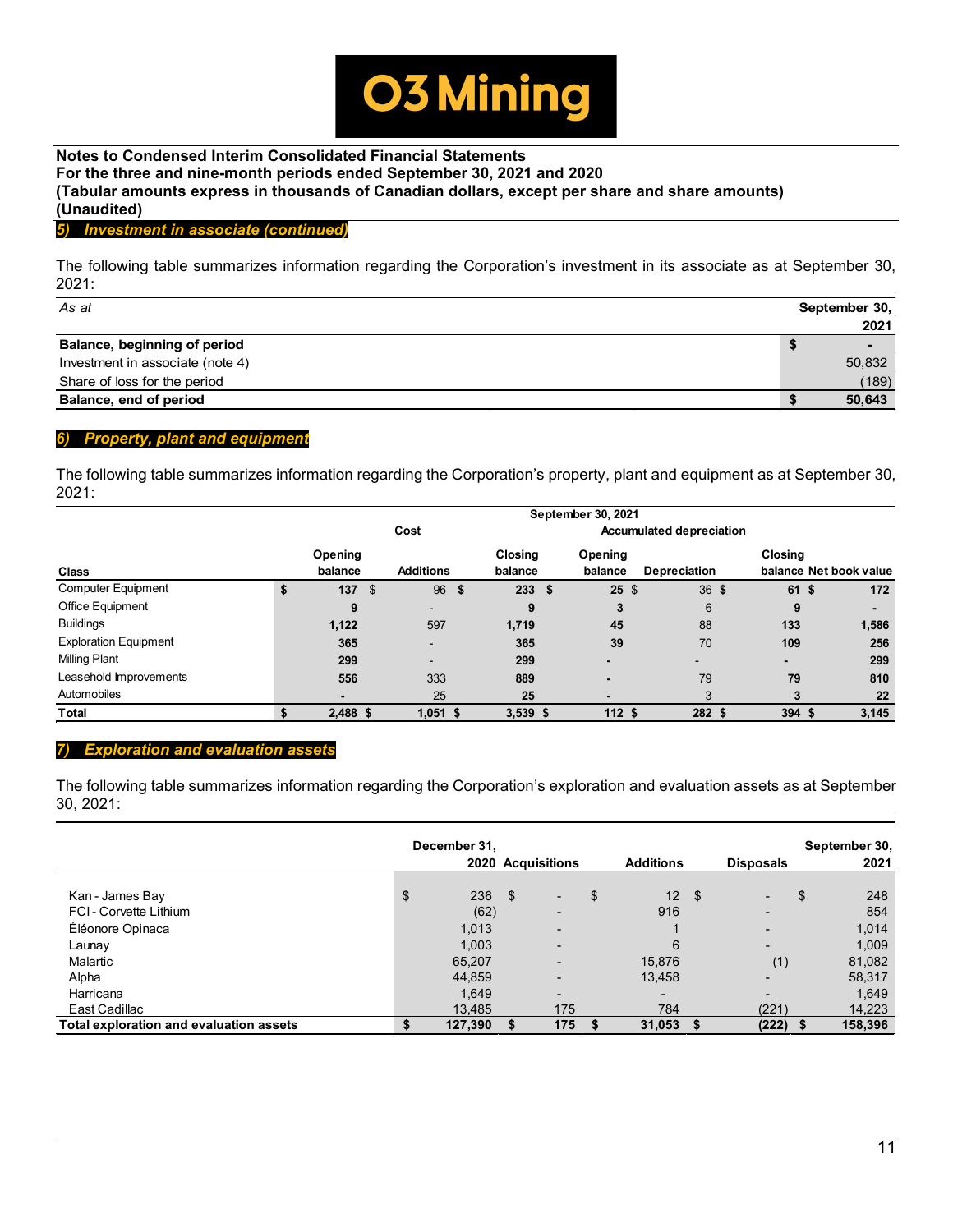

# *7) Exploration and evaluation assets (continued)*

#### *a) Acquisition of exploration and evaluation assets*

On July 28, 2021, O3 Mining announced that it has fulfilled the conditions of the option agreement with Renforth Resources Inc. ("Renforth") on the Denain-Pershing Property to earn in 80% ownership interest in the property. The Corporation acquired the remaining 20% of the Denain-Pershing Property from Renforth in exchange for \$125,000 cash and 21,603 common shares of O3 Mining, and now holds a 100% interest in the property.

The acquisition has been accounted for as an acquisition of assets as the Denain-Pershing Property does not meet the definition of a business under IFRS 3. The transaction was recorded at the fair value of the consideration transferred of \$175,000.

#### *b) Disposition of exploration and evaluation assets*

On January 28, 2021, the Corporation completed a transaction with Osisko Mining Inc. ("Osisko Mining"), under which the Corporation disposed of the Blondeau Guillet Property in exchange for \$100,000 in cash. Consideration recorded for the claims was \$98,000 (less transaction costs of \$2,000). Book value of the properties on the date of disposition was \$1,000, resulting in a gain on sale of exploration and evaluation assets of \$97,000.

On April 14, 2021, the Corporation completed a transaction with NewOrigin Gold Corp. (formerly Tri Origin Exploration Ltd.) ("NewOrigin"), under which the Corporation disposed of the Kinebik Gold Project in exchange for 2,700,000 common shares of NewOrigin. Consideration for the project was fair valued at \$399,000 (less transaction costs of \$47,000). Book value of the project on the date of disposition was \$221,000, resulting in a gain on sale of exploration and evaluation assets of \$178,000.

#### *8) Restricted share unit and deferred share unit plans*

In August 2019, O3 Mining established an RSU plan and a DSU plan. Under these plans, RSUs can be granted to executive officers and key employees and DSUs can be granted to non-executive directors, as part of their long-term compensation package, entitling them to receive payout in cash or shares, or a combination of both. Should the payout be in cash, the cash value of the payout would be determined by multiplying the number of RSUs and DSUs vested at the payout date by the five-day volume weighted average price from closing price of the Corporation's shares on the day prior to the payout date. Should the payout be in shares, each RSU and DSU represents an entitlement to one common share of the Corporation.

The following table summarizes information regarding the Corporation's outstanding and exercisable RSUs and DSUs as at September 30, 2021:

|                                  | <b>Number of DSUs</b> | <b>Number of RSUs</b> |
|----------------------------------|-----------------------|-----------------------|
| Oustanding at December 31, 2020  | 51.440                | 490.000               |
| Granted                          | 98.372                | 90.000                |
| Oustanding at September 30, 2021 | 149.812               | 580.000               |

During the period ended September 30, 2021, 98,372 DSUs were issued to directors in lieu of directors' fees. The weighted average fair value of the DSUs granted was \$2.21 per DSU initially at the closing price of the common shares of the Corporation on the date of grant. The DSUs vest immediately on the date of grant.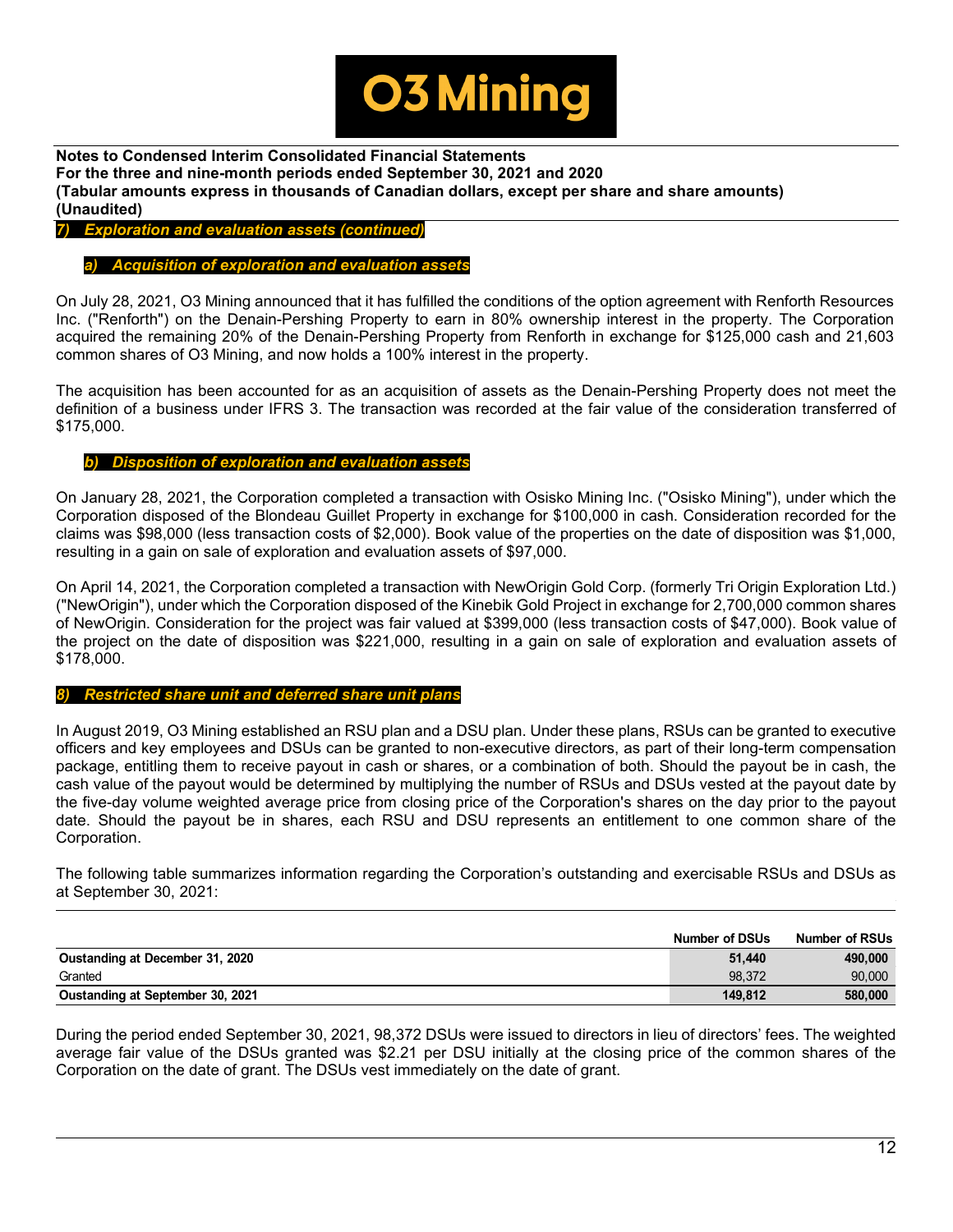

# *8) Restricted share unit and deferred share unit plans (continued)*

During the period ended September 30, 2021, 90,000 RSUs were issued to management. The weighted average fair value of the RSUs granted was \$3.28 per RSU initially at the closing price of the common shares of the Corporation on the date of grant. The RSUs vest on the third anniversary date from the date of grant.

As at September 30, 2021 the share-based payment liability related to each RSU and DSU was re-measured to fair value at the Corporation's closing share price of \$1.95.

The combined total recognized expense for RSUs and DSUs for the three and nine-month periods ended September 30, 2021 was \$23,000 and \$165,000, respectively (2020 – \$252,000 and \$488,000) from which \$2,000 and \$13,000 respectively were capitalized to exploration and evaluation assets (2020 - \$39,000 and \$33,000).

#### *9) Income taxes*

The following table outlines the composition of the deferred tax and current tax expense between income and mining tax for the period ended September 30, 2021:

|                                        | September 30,      | September 30, |
|----------------------------------------|--------------------|---------------|
| For the period ended                   | 2021               | 2020          |
| Current income tax expense             |                    | 564           |
| <b>Total current tax expense</b>       |                    | 564           |
|                                        |                    |               |
| Deferred income tax (recovery)/expense | \$<br>$(1,070)$ \$ | 486           |
| Deferred mining tax expense            | 4,263              | 1,016         |
| Total deferred income tax expense      | 3,193              | 1,502         |
|                                        |                    |               |
| Total current and deferred tax expense | 3,193              | 2,066         |

Deferred tax assets and liabilities have been offset where they relate to income taxes levied by the same taxation authority and the Corporation has the legal right and intent to offset. Deferred tax assets are recognized when the Corporation concludes that sufficient positive evidence exists to demonstrate that it is probable that a deferred tax asset will be realized.

The following table provides the components of the deferred income and mining tax liabilities:

|                                                                    | September 30. | December 31. |          |
|--------------------------------------------------------------------|---------------|--------------|----------|
| As at                                                              | 2021          |              | 2020     |
| Deferred tax liability                                             |               |              |          |
| Deferred income tax liability on net taxable temporary differences |               |              | (1,068)  |
| Deferred mining tax liability on net taxable temporary differences | (6,968)       |              | (2,707)  |
| Total deferred tax liability                                       | (6,968)       |              | (3, 775) |

# *10) Capital and other components of equity*

#### *a) Share capital – authorized*

|                                                                        | <b>Number of Common</b> |  |         |  |  |  |
|------------------------------------------------------------------------|-------------------------|--|---------|--|--|--|
|                                                                        | <b>Shares</b>           |  |         |  |  |  |
| <b>Balance December 31, 2020</b>                                       | 60,330,966              |  | 184,150 |  |  |  |
| Private placement (net of transaction costs (\$2,065,000))             | 7,709,300               |  | 18,056  |  |  |  |
| Issuance of shares on acquisition of Denain-Pershing Property (note 7) | 21.603                  |  | 50      |  |  |  |
| <b>Balance September 30, 2021</b>                                      | 68,061,869              |  | 202,256 |  |  |  |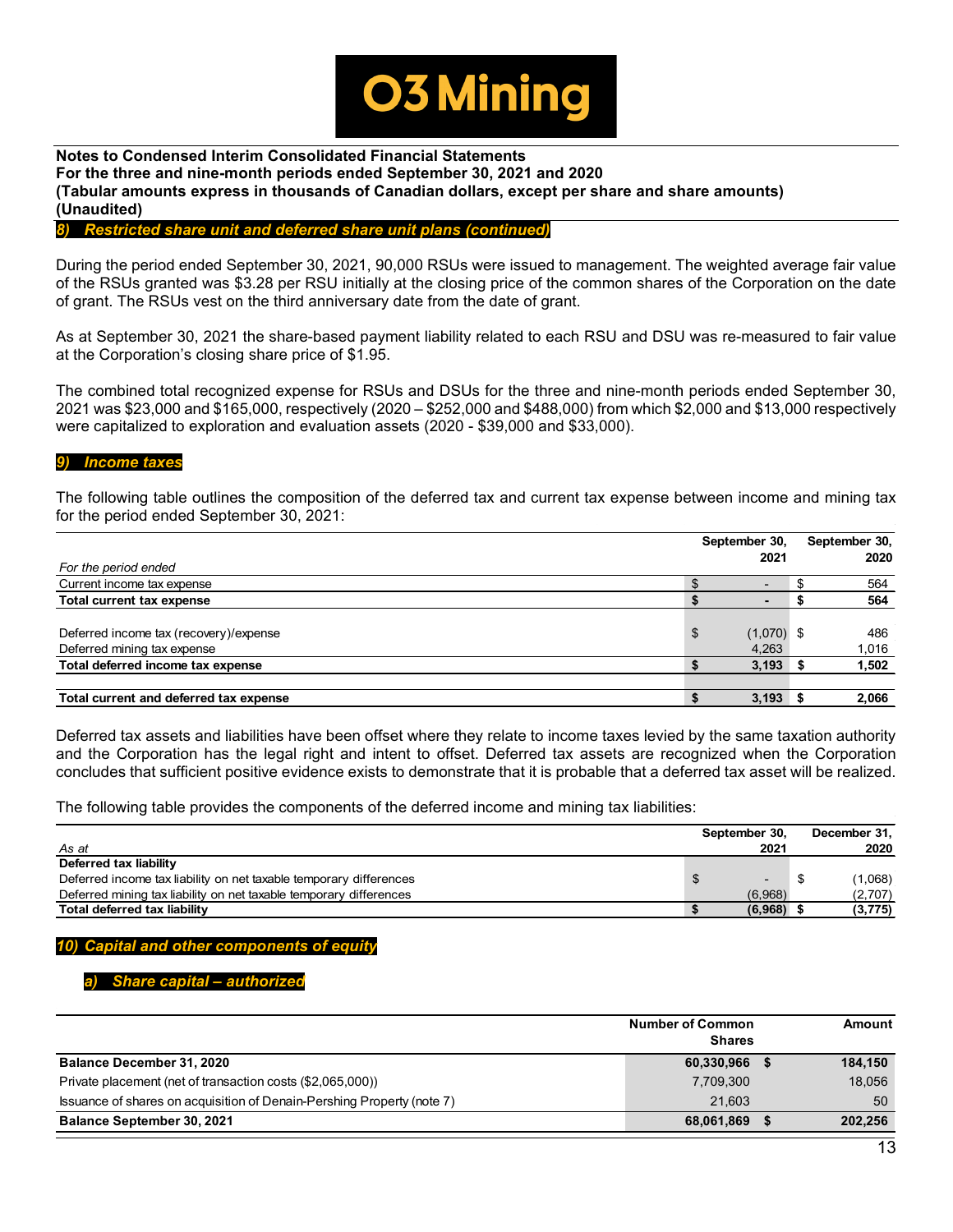

# *10) Capital and other components of equity (continued)*

# *a) Share capital – authorized (continued)*

The authorized capital of O3 Mining consists of an unlimited number of common shares having no par value. The holders of common shares of the Corporation are entitled to one vote per share at shareholder meetings of the Corporation. All shares rank equally with regards to the Corporation's residual assets.

On February 25, 2021, O3 Mining completed a private placement of 7,709,300 flow-through units of the Corporation at a price of \$4.54 per flow-through unit for gross proceeds of \$35 million. The flow-through shares were issued at a premium of \$1.93 to the current market price of the Corporation's common shares at the day of issue. The premium was recognized as a long-term liability of \$14,879,000 with a subsequent pro-rata reduction of the liability recognized as flow-through premium income as the required expenditures are incurred. The transaction costs amounted to \$2,065,000 and have been netted against the gross proceeds on closing.

During the three and nine-month periods ended September 30, 2021, flow-through premium income of \$3,821,000 and  $$11,358,000$  respectively (2020 –  $$1,459,000$  and  $$3,145,000$ ) was recognized relating to the flow-through shares issued.

# *b) Basic earnings and loss per share*

The calculation of basic earnings and loss per share for the three and nine-month periods ended September 30, 2021 and 2020 was based on the income or loss attributable to common shareholders and a basic weighted average number of common shares outstanding, calculated as follows:

|                                                       | Three months ended |               |   |               |  | Nine months ended |  |               |  |  |
|-------------------------------------------------------|--------------------|---------------|---|---------------|--|-------------------|--|---------------|--|--|
|                                                       |                    | September 30, |   | September 30, |  | September 30,     |  | September 30, |  |  |
| For the period ended                                  |                    | 2021          |   | 2020          |  | 2021              |  | 2020          |  |  |
| Common shares outstanding, at beginning of the period |                    | 68,040,266    |   | 60.296.508    |  | 60,330,966        |  | 46,927,215    |  |  |
| Common shares issued during the period                |                    | 15,263        |   |               |  | 6,161,288         |  | 5,115,493     |  |  |
| Basic weighted average number of common shares        |                    | 68,055,529    |   | 60,296,508    |  | 66,492,254        |  | 52,042,708    |  |  |
|                                                       |                    |               |   |               |  |                   |  |               |  |  |
| Loss/(income) for the period                          |                    | 1,591         |   | $(2,579)$ \$  |  | $(26, 137)$ \$    |  | (3,921)       |  |  |
|                                                       |                    |               |   |               |  |                   |  |               |  |  |
| Basic loss/(earnings) per share                       |                    | 0.02          | э | $(0.04)$ \$   |  | $(0.39)$ \$       |  | (0.08)        |  |  |

#### *c) Diluted earnings and loss per share*

The calculation of diluted earnings and loss per share for the three and nine-month periods ended September 30, 2021 and 2020 was based on the income or loss attributable to common shareholders and a basic weighted average number of common shares outstanding, adjusted for the effect of each stock option where the exercise price exceeds the average market price of ordinary shares during the periods and DSUs.

During the three and nine-month periods ended September 30, 2021 and 2020 there were no vested RSU and the average market price of ordinary shares during the periods did not exceed the exercise price of the vested warrants. As a result, no adjustment was made to the basic weighted average number of common shares outstanding for these instruments.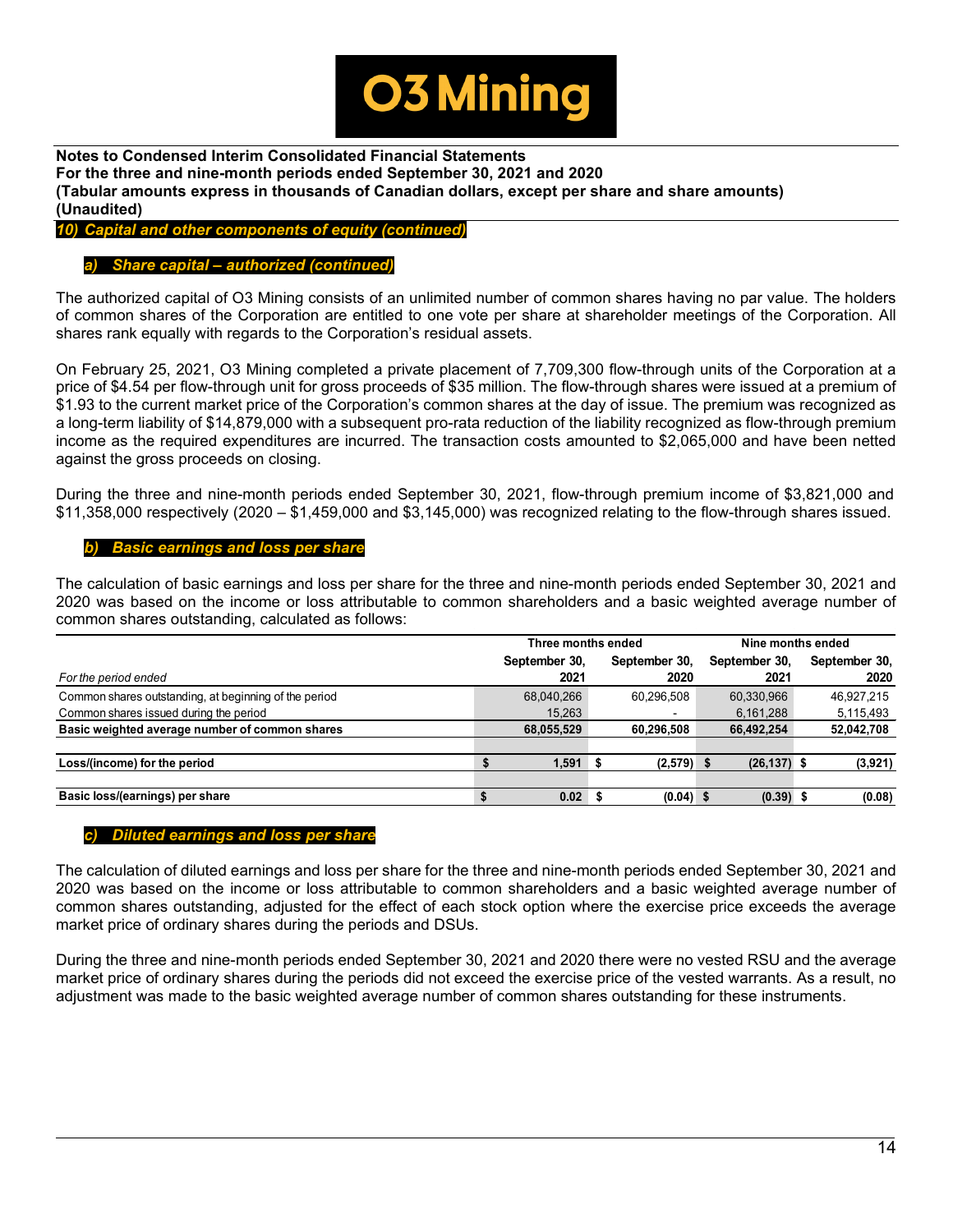

*10) Capital and other components of equity (continued)*

# *c) Diluted earnings and loss per share (continued)*

|                                                             | Three months ended |   | Nine months ended |  |                |  |               |
|-------------------------------------------------------------|--------------------|---|-------------------|--|----------------|--|---------------|
|                                                             | September 30,      |   | September 30,     |  | September 30,  |  | September 30, |
| For the period ended                                        | 2021               |   | 2020              |  | 2021           |  | 2020          |
| Basic weighted average number of common shares (note 10(b)) | 68,055,529         |   | 60,296,508        |  | 66,492,254     |  | 52,042,708    |
| Effect of dilutive stock options                            | -                  |   | 54.690            |  | 1.829          |  |               |
| Effect of dilutive DSUs                                     | -                  |   | 31.483            |  | 81.910         |  | 16.846        |
| Diluted weighted average number of common shares            | 68,055,529         |   | 60,382,681        |  | 66,575,993     |  | 52,059,554    |
|                                                             |                    |   |                   |  |                |  |               |
| Loss/(income) for the period                                | 1.591              | ж | $(2,579)$ \$      |  | $(26, 137)$ \$ |  | (3,921)       |
|                                                             |                    |   |                   |  |                |  |               |
| Diluted loss/(earnings) per share                           | 0.02               |   | $(0.04)$ \$       |  | $(0.39)$ \$    |  | (0.08)        |

# *d) Contributed surplus*

On August 13, 2019, the Board of Directors issued an incentive stock-option plan to provide additional incentive to its directors, officers, employees, and consultants. The maximum number of shares reserved for issuance under the incentive stock option plan and all other security-based compensation arrangement of the Corporation is 10% of the issued and outstanding common shares of the Corporation, reduced by the numbers of RSUs and DSUs outstanding. The options issued under the plan may vest at the discretion of the Board of Directors and are exercisable for up to 5 years from the date of grant.

The following table summarizes the stock option transactions for the period ended September 30, 2021:

|                                   | Number of stock<br>options | Weighted-average<br>exercise price |
|-----------------------------------|----------------------------|------------------------------------|
| Outstanding at December 31, 2020  | 3,917,543                  | 2.83                               |
| Granted                           | 890,000                    | 3.26                               |
| Forfeited                         | (126.667)                  | 2.90                               |
| Outstanding at September 30, 2021 | 4.680.876                  | 2.91                               |

On January 5, 2021, 890,000 stock options were issued to directors, management and employees, at an exercise price of \$3.26 for a period of 5 years. The options have been fair valued using the Black-Scholes option-pricing model.

The total recognized expense for stock options for the three and nine-month periods ended September 30, 2021 was \$463,000 and \$1,549,000 (2020 – \$616,000 and \$1,915,000) from which \$77,000 and \$219,000 was capitalized to exploration and evaluation assets (2020 – \$27,000 and \$nil).

The following table summarizes the weighted average assumptions used for the valuation of the stock options issued during the period ended September 30, 2021:

|                                                     | September 30, |
|-----------------------------------------------------|---------------|
| For the period ended                                | 2021          |
| Fair value at grant date                            | \$<br>1.81    |
| Forfeiture rate                                     | 6.1%          |
| Share price at grant date                           | \$<br>3.26    |
| Exercise price                                      | \$<br>3.26    |
| Expected volatility                                 | 84%           |
| Dividend yield                                      | $0.0\%$       |
| Option life (weighted average life)                 | 3.3 years     |
| Risk-free interest rate (based on government bonds) | 0.26%         |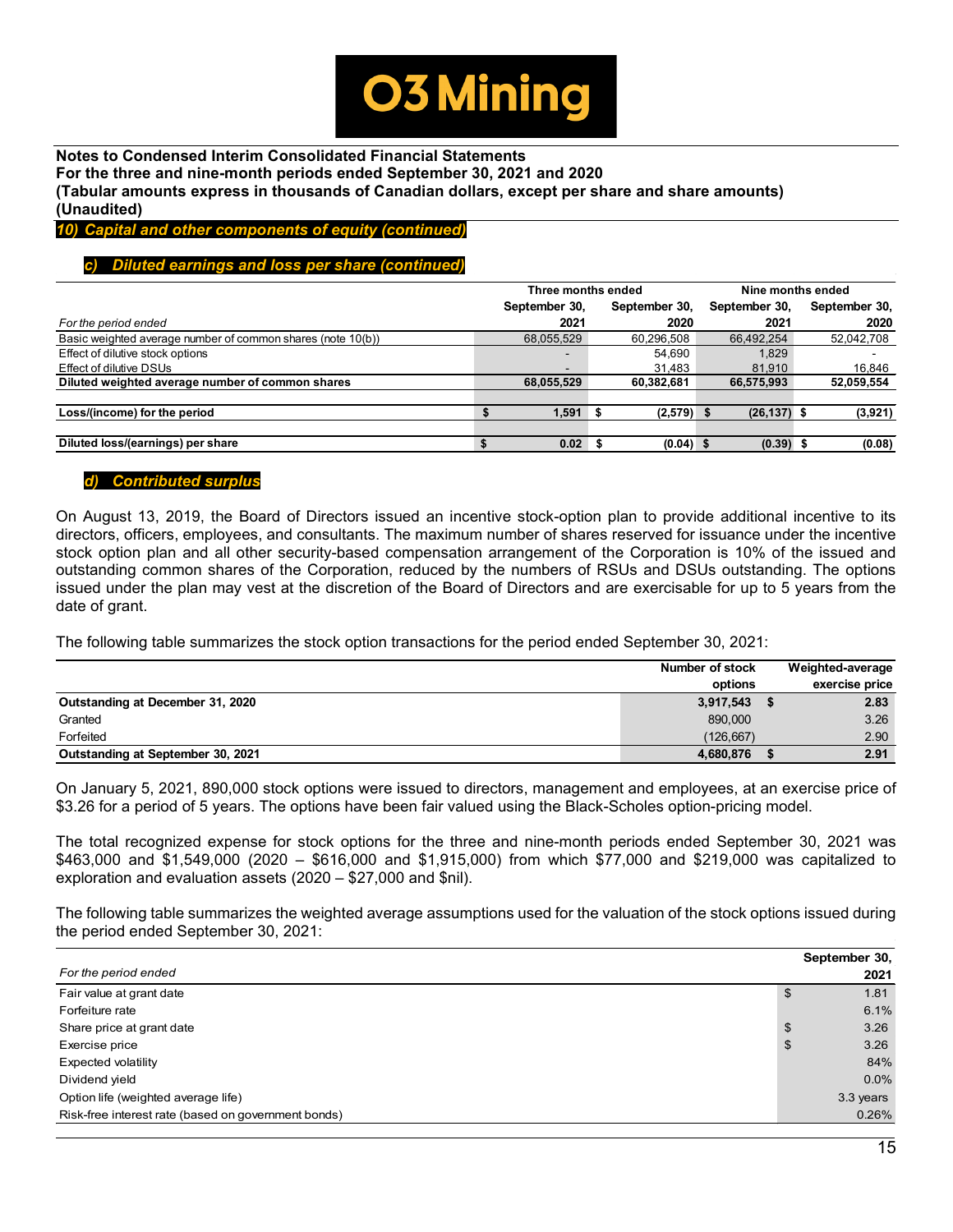

*10) Capital and other components of equity (continued)*

# *d) Contributed surplus (continued)*

The following table summarizes information regarding the Corporation's outstanding and exercisable stock options as at September 30, 2021:

|                       |                                        | <b>Options outstanding</b> | <b>Options exercisable</b> |                                        |                     |                         |  |  |
|-----------------------|----------------------------------------|----------------------------|----------------------------|----------------------------------------|---------------------|-------------------------|--|--|
| Range of exercise     | Weighted-average<br>remaining years of | Number of stock            | <b>Weighted average</b>    | Weighted-average<br>remaining years of | Number of stock     | <b>Weighted average</b> |  |  |
| prices per share (\$) | contractual Life                       | options outstanding        | exercise price (\$)        | contractual life                       | options exercisable | exercise price (\$)     |  |  |
| 2.44 to 2.92          | 3.2                                    | 1.693.686                  | \$2.52                     | 3.0                                    | 677.005             | \$2.56                  |  |  |
| 2.93 to 3.20          | 2.9                                    | 2.005.000                  | \$3.07                     | 2.9                                    | 2.005.000           | \$3.07                  |  |  |
| 3.21 to 3.47          | 3.8                                    | 964.149                    | \$3.27                     | 0.3                                    | 109.149             | \$3.33                  |  |  |
| 3.48 to 3.60          | 0.5                                    | 18.041                     | \$3.60                     | 0.5                                    | 18.041              | \$3.60                  |  |  |
| 2.44 to 3.60          | 3.2                                    | 4.680.876                  | \$2.91                     | 2.8                                    | 2.809.195           | \$2.96                  |  |  |

# *e) Warrants*

The following table summarizes the transactions pertaining to the Corporation's outstanding standard warrants for the period ended September 30, 2021. These warrants are exercisable at one warrant for one common share of the Corporation:

|                                   |                           | Weighted-average |
|-----------------------------------|---------------------------|------------------|
|                                   | <b>Number of warrants</b> | exercise price   |
| Outstanding at December 31, 2020  | 12,071,049                | 3.78             |
| Expired                           | (238.602)                 | 3.88             |
| Outstanding at September 30, 2021 | 11,832,447                | 3.77             |

#### *11) Expenses*

The following table summarizes information regarding the Corporation's expenses for the three and nine-month periods ended September 30, 2021 and 2020:

|                                                            | Three months ended          |    | Nine months ended |                  |      |               |
|------------------------------------------------------------|-----------------------------|----|-------------------|------------------|------|---------------|
|                                                            | September 30, September 30, |    |                   | September 30,    |      | September 30, |
| For the period ended                                       | 2021                        |    | 2020              | 2021             |      | 2020          |
| <b>Compensation expenses</b>                               |                             |    |                   |                  |      |               |
| Stock-based compensation (note 8 and note 10(d))           | \$<br>407                   | \$ | 803               | \$<br>1,481      | - \$ | 2,371         |
| Salaries and benefits                                      | 452                         |    | 493               | 1.632            |      | 1,494         |
| <b>Total compensation expenses</b>                         | \$<br>859                   | S  | 1,296             | \$<br>$3,113$ \$ |      | 3,865         |
| General and administration expenses                        |                             |    |                   |                  |      |               |
| Shareholder and regulatory expense                         | \$<br>268                   | \$ | 70                | \$<br>559        | -\$  | 300           |
| Travel expense                                             | 26                          |    | 24                | 33               |      | 72            |
| Professional fees                                          | 260                         |    | 225               | 817              |      | 1,059         |
| Office expense                                             | 114                         |    | 97                | 350              |      | 315           |
| Total general and administration expenses                  | \$<br>668                   | S  | 416               | \$<br>1,759      | Ŝ.   | 1,746         |
| <b>Marketable securities</b>                               |                             |    |                   |                  |      |               |
| Realized loss/(gain) from marketable securities (note 3)   | \$<br>124                   | \$ | $(3,785)$ \$      | $(3,622)$ \$     |      | (3,002)       |
| Unrealized loss/(gain) from marketable securities (note 3) | 2,540                       |    | (478)             | 6,956            |      | (4, 413)      |
| Total marketable securities loss/(gain)                    | \$<br>2,664                 | S  | $(4,263)$ \$      | 3,334            | S    | (7, 415)      |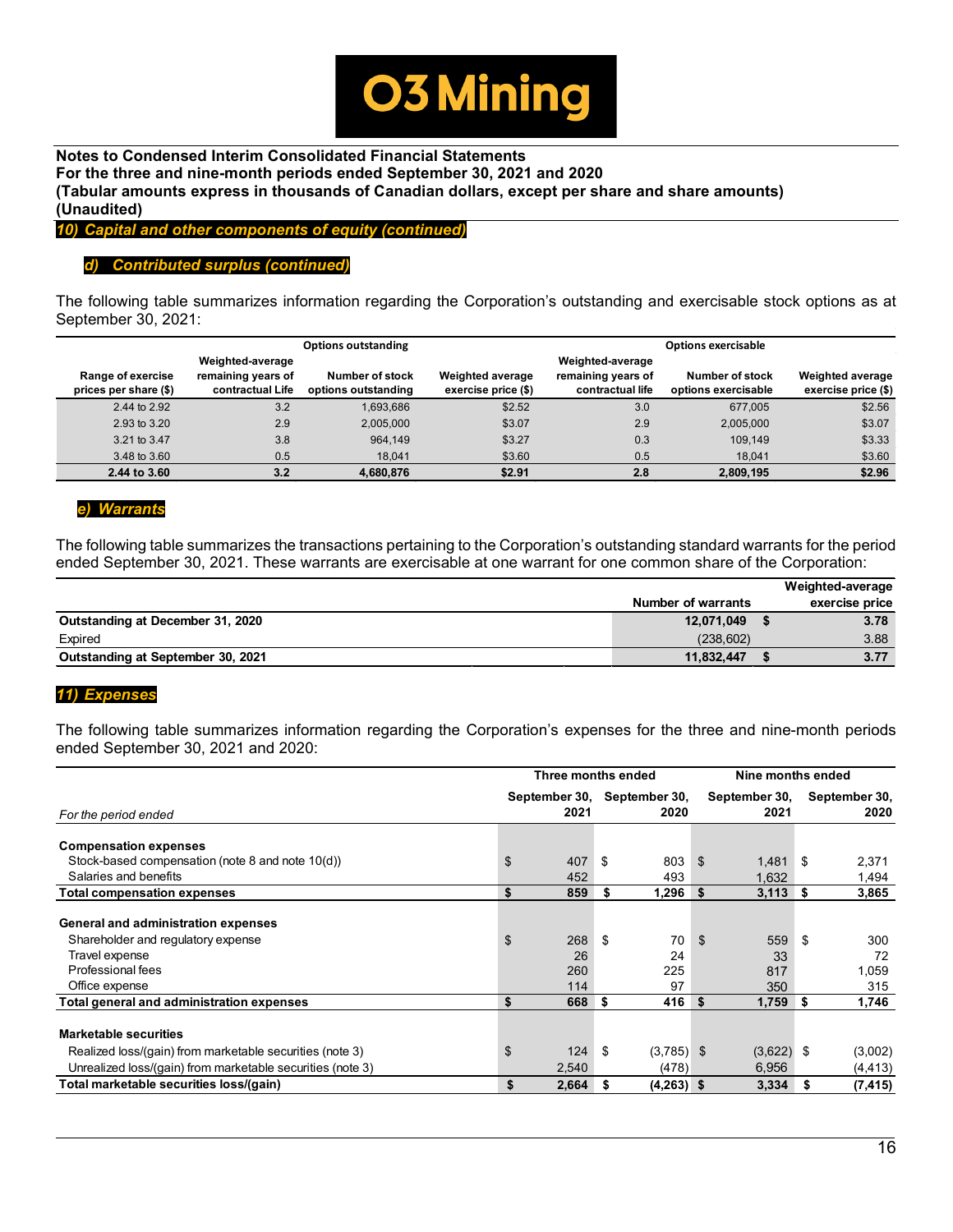

# *12) Related party transactions*

Balances and transactions between the Corporation and its subsidiaries have been eliminated on consolidation and are not disclosed in this note. Details of the transactions between the Corporation and other related parties are disclosed below.

During the three and nine-month periods ended September 30, 2021, management fees, geological services, rent and administration fees of \$161,000 and \$504,000 (2020 - \$162,000 and \$874,000) were incurred with Osisko Mining, a related company of the Corporation by virtue of Osisko Mining having significant influence over the Corporation. Also, Mr. John Burzynski, Chairman of the Board of Directors of the Corporation, serves as Executive Chairman, CEO, and Director of Osisko Mining and Mr. José Vizquerra, President and CEO of O3 Mining, serves as a Director of Osisko Mining. Accounts payable and accrued liabilities to Osisko Mining as at September 30, 2021 were \$57,000 (2020 - \$51,000).

On January 28, 2021, the Corporation completed a transaction with Osisko Mining, under which the Corporation disposed of the Blondeau Guillet Property in exchange for \$100,000 in cash.

The following table summarizes remuneration attributable to key management personnel for the three and nine-month periods ended September 30, 2021 and 2020:

|                                    | Three months ended |               |  |               |      | Nine months ended |  |               |
|------------------------------------|--------------------|---------------|--|---------------|------|-------------------|--|---------------|
|                                    |                    | September 30, |  | September 30, |      | September 30.     |  | September 30, |
| For the period ended               |                    | 2021          |  | 2020          |      | 2021              |  | 2020          |
|                                    |                    |               |  |               |      |                   |  |               |
| Salaries expense of key management | \$                 | $156$ \$      |  | 145           | - \$ | 469               |  | 435           |
| Directors' fees                    |                    | 134           |  | 120           |      | 386               |  | 360           |
| Stock-based compensation           |                    | 224           |  | 443           |      | 808               |  | 1,278         |
| <b>Total</b>                       |                    | 514S          |  | 708           |      | $1,663$ \$        |  | 2,073         |

# *13) Commitments*

The Corporation has the following exploration commitments as at September 30, 2021:

|                       | <b>Total</b> | 2021              | 2022 | 2023 | 2024                    | 2025 | 2026                     |
|-----------------------|--------------|-------------------|------|------|-------------------------|------|--------------------------|
| -<br>Equipment leases | 210          | $\sim$<br>$^{24}$ | 95   | 70   | $\overline{\mathbf{v}}$ |      |                          |
| Total                 | 210          | 24                | 95   | 78   | 40<br>19                |      | $\overline{\phantom{a}}$ |

The Department of Finance passed legislation, applicable to the June 19, 2020 private placement, which extends the flowthrough funds spend period and the look-back rule by one year, including suspending the Part XII.6 tax for the same period. Based on the new legislation, as of September 30, 2021, the Corporation would be required to spend the following flowthrough funds by December 31, 2022:

| <b>Closing Date of Financing</b> | <b>Province</b> | <b>Remaining Flow-through Funds</b> |
|----------------------------------|-----------------|-------------------------------------|
| June 19, 2020                    | Québec          | 640                                 |
| February 25, 2021                | Québec          | 22,054                              |
| <b>Total</b>                     |                 | 22,694                              |

As of September 30, 2021, the Corporation is subject to Part XII.6 taxes on any unspent flowthrough expenditures after February 1, 2022 for flow-through funds raised in 2020 and 2021.